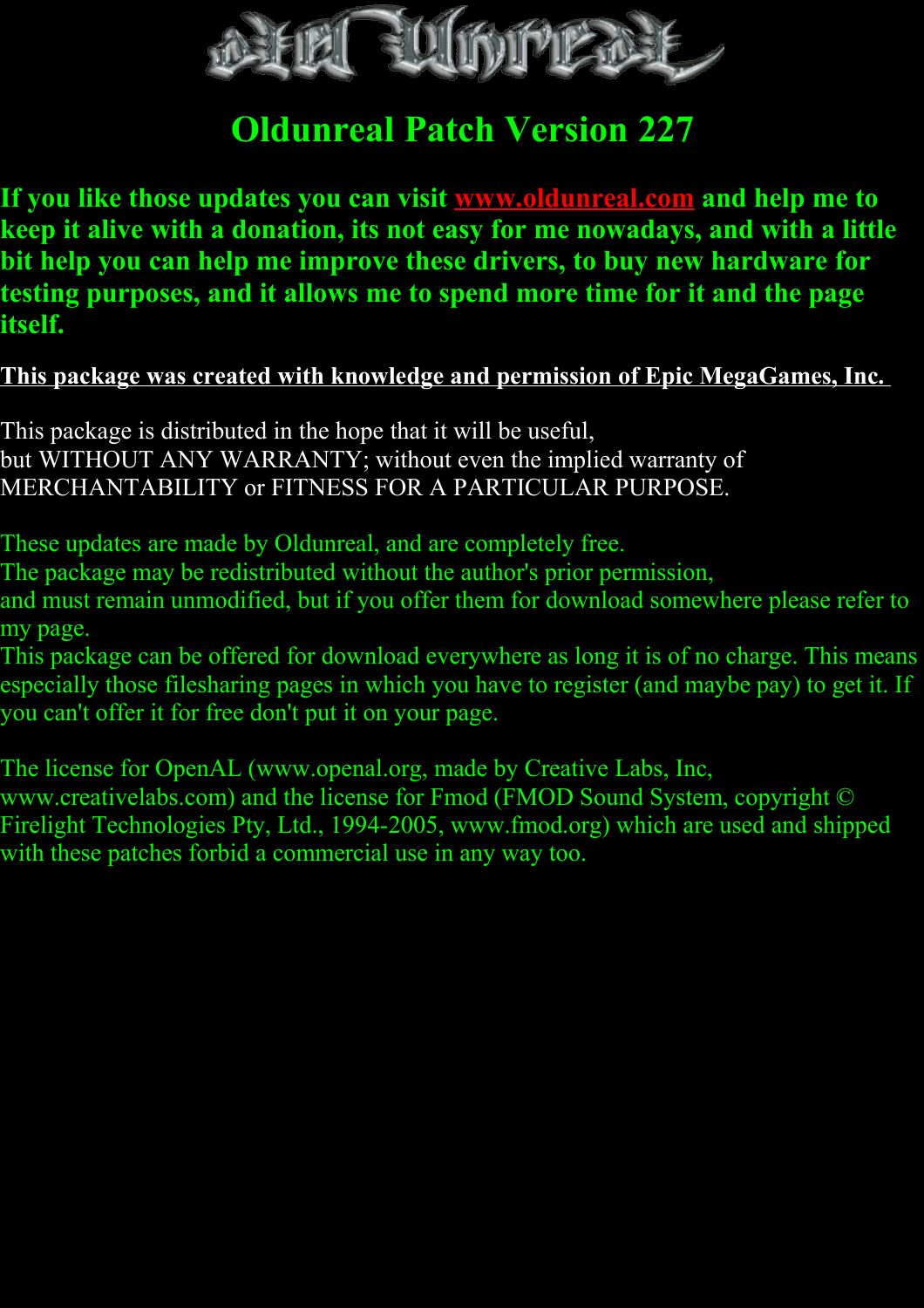## **Initial 227 features list (more features and Details in the changelogs below):**

A native Linux port is now availible, which runs with OpenGL and SDLSoftDriver for grafix and FMOD for sound. Built in SuSE, works on LFS as well, but needs glibc2.3.

\* New renderers have been added:

OpenGL, D3D8 and D3D9 are completely reworked and heavily improved with the files from UTGLR:

http://cwdohnal.home.mindspring.com/utglr/

These renderers support S3TC Textures and make Unreal compatible with most recent grafix cards.

\* New Sounddrivers OpenAL and FMOD:

OpenAL:

Provides hardware support for recent soundcards (best for creative cards), EFX (EAX) reverb soundeffects and full support for multispeaker setups.

FMOD:

Provides hardware support for recent soundcards, original Unreal reverb soundeffects and full support full support for multispeaker setups.

\* For ban and kickban there are the following commands: uhelp: Prints the explanations below uplayers: shows for all players the name, ID, IP-Address, IdentNr and Identity ukickid: kicks a player with a given ID ubanid: kicks and bans a player with a given ID (full ban by IP and Name, even after a restart of the game/server) ubanlist: shows a list with all banned players uunban: unbans a player with the number X (see in banlist for the ban-number) utempbanid: kicks and bans a player until server is restarted utempbanlist: current list of temp-banned players utempunban: unbans a tempbanned player with the number X (see in tempbanlist for the ban-number) utempunbanall: unbans all tempbanned players

\* Supports footstepsounds and footprints

but to use these new features, the texture properties need to be changed, there are now 4 slots for different sounds (FootStepSound) the texture produces when walking on, and one variable (Footprint) which defines if, or if not, the texture shows a footprint when walking on.

## \* UI-FX added:

Particle Emitters, Weather Simulator, Vegetation Generator and many things more. Details can be found in the forums.

\* Supports skeletal meshes like in UT

\* Supports HTTP-redirect for downloading maps (like in UT)

\* Widescreen adjustment added:

Widescreen users can now adjust the FOV to adjust Unreal better for their screens. (Maybe some mods will override this setting)

\* Added a new setting in NetDrv:

AllowOlderClients True/False

If set to True, 224,225 and UGold Clients can join the server, if False, they will get the Upgrade Message. But either way, there is a problem. Since the upgrade URL is defined in UpgradeMenu.uc, old clients will be redirected to the old dead upgrade page, and there is nothing I can do about that.

\* Added Coop options for easy configuration of Weapon, Items, Flares and Seeds spawn time bInstantWeaponRespawn bInstantItemRespawn bHighFlareAndSeedRespawn FlareAndSeedRespawnTime

\* A new and fully working quadshot has been added replaces the old unusable and unfinished quadshot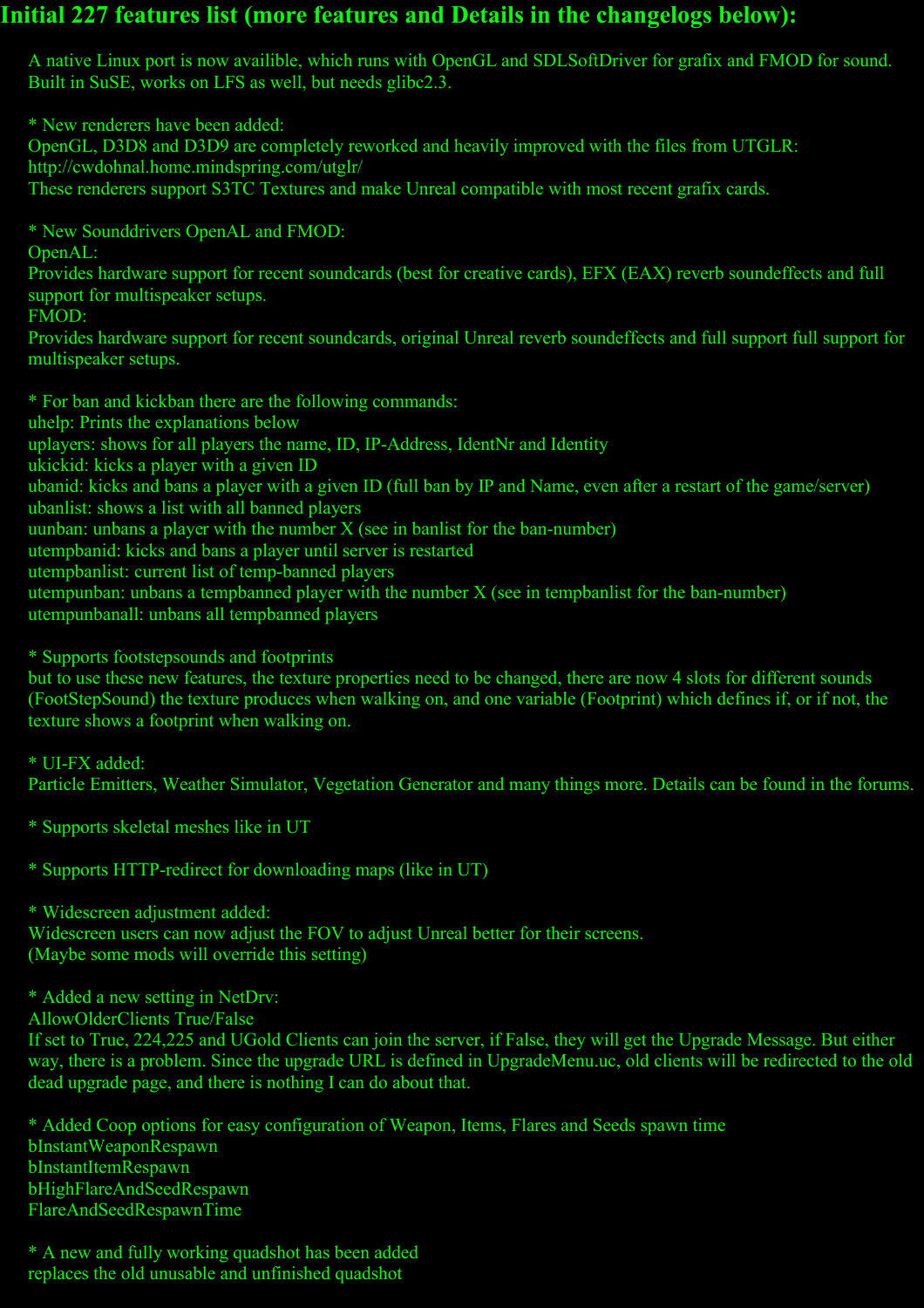\* Decals have been added to all Unreal weapons (including the monster weapons): Decals can be added to custom mods as well, but can be turned off if wanted All weapon decals {or subclasses of Scorch} will have a configurable variable called: DecalLifeSpan.

This variable effects ONLY clients. Servers need not apply. Default is -1. -1 = default behavior, the effects will disappear upon not being rendered for some amount of time.  $0 =$  infinite. Decals will NEVER disappear. use at your own risk.  $>0$  = time in seconds, 1.1 is 1.1 seconds. 30 is 30 seconds. this is located under "Decal" then "Lifespan" in preferences

\* Supports new difficulty levels (up to 6) for Coop & Singleplay: Needs to be set with command-line parameter ?difficulty= $X (X=4, 5 \text{ or } 6)$ 

\* Added a new parameter for commandline: -timestamplog which will force Unreal to put a Timestamp after the logfile name so if you would simply startup unreal with -timestamplog, the logfile will be: UnrealYear\_Month\_Day\_Hour\_Minute\_Second.log if you start it up with -log=server.log -timestamplog, the logfile will be: ServerYear Month Day Hour Minute Second.log

\* New Blood effects:

Gibs now have blood impact decals

If enabled on client and the server is 227c, dynamic blood splatter will occur on all standard(and most mods) pawns/carcasses

If enabled on server, bleeding will occur, damage is optional.

Blood pools will spawn for killed pawns.

\* Added 2 new engine consolecommands:

GameInfo.ConsoleCommand "GetPreLoginAddress", can be used during Event Prelogin call for retreiving the connectioning client's IP

PlayerPawn.ConsoleCommand "UGetIP", smilar to GetPing but returns instead the Client IP.

\* Zoneinfos

If a new damage type and zoneDamageString is supplied in a damaging zone, players will now recieve that death message.

\* Updated UBrowser Server browser:

Bigger default vertical size of that window to show full info of all servers (servername, players, ping, IP, port etc...), without having to resize it.

Added server version number to appear on server list like in UT.

Added a "Join with password" button option when you right click at a server from the list.

"Join with password" window has an ability to save the password so next time you normally connect to that server (through UBrowser) it automatly uses that password.

When connecting to an "unknown" server (one where you havent desired any password for) it will join with a randomly generated password to protect you from password stealing.

\* Added a "U227GameRules" class:

can enhance serverside mutator;s, such as modifing player spawn point, modifing damage, preventing deaths, blocking/modifing chat messages etc...

But note that some of these functions may \*not\* work with some custom game types that modifies the game. Also using this class will force your mod to be for 227 use only, so try to keep it in use only on server (a nondownloadable package) so older clients can still join the server aswell.

\* Added a new JumpPad class, UJumpPad

\* Added a new setting for Mousehandling to enhance precission with high-resolution mice: Mouse smoothing can be turned off.

\* Now 2 menus are availible:

Unreal classic-style and new UMenu (Unreal Gold) style.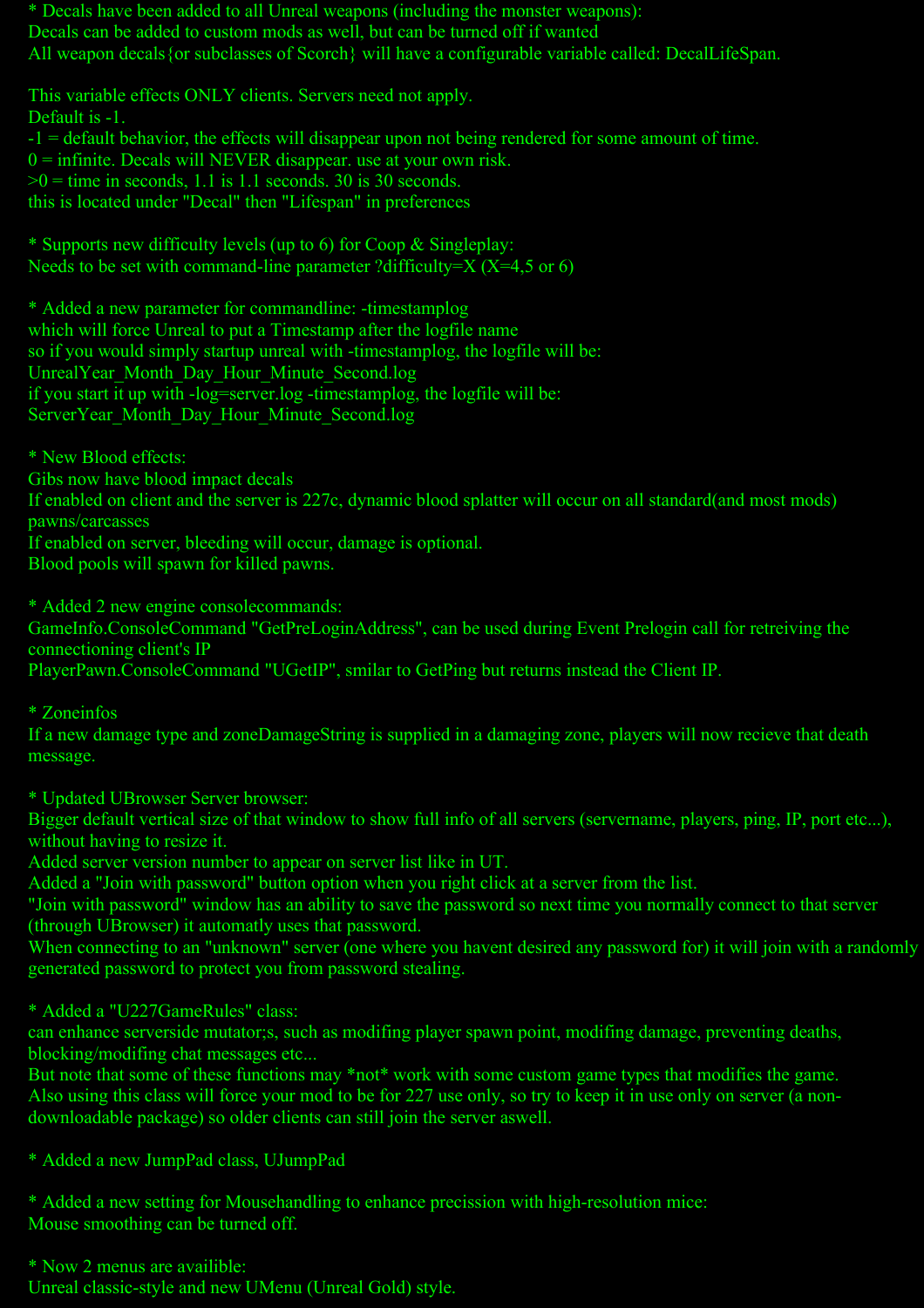\* Naliplayer can now be played ingame

\* New implementation allows to use localized chars such as "ö,ä,ü" or other language specific symbols while using "say"

\* uses UED2 for Map-Editing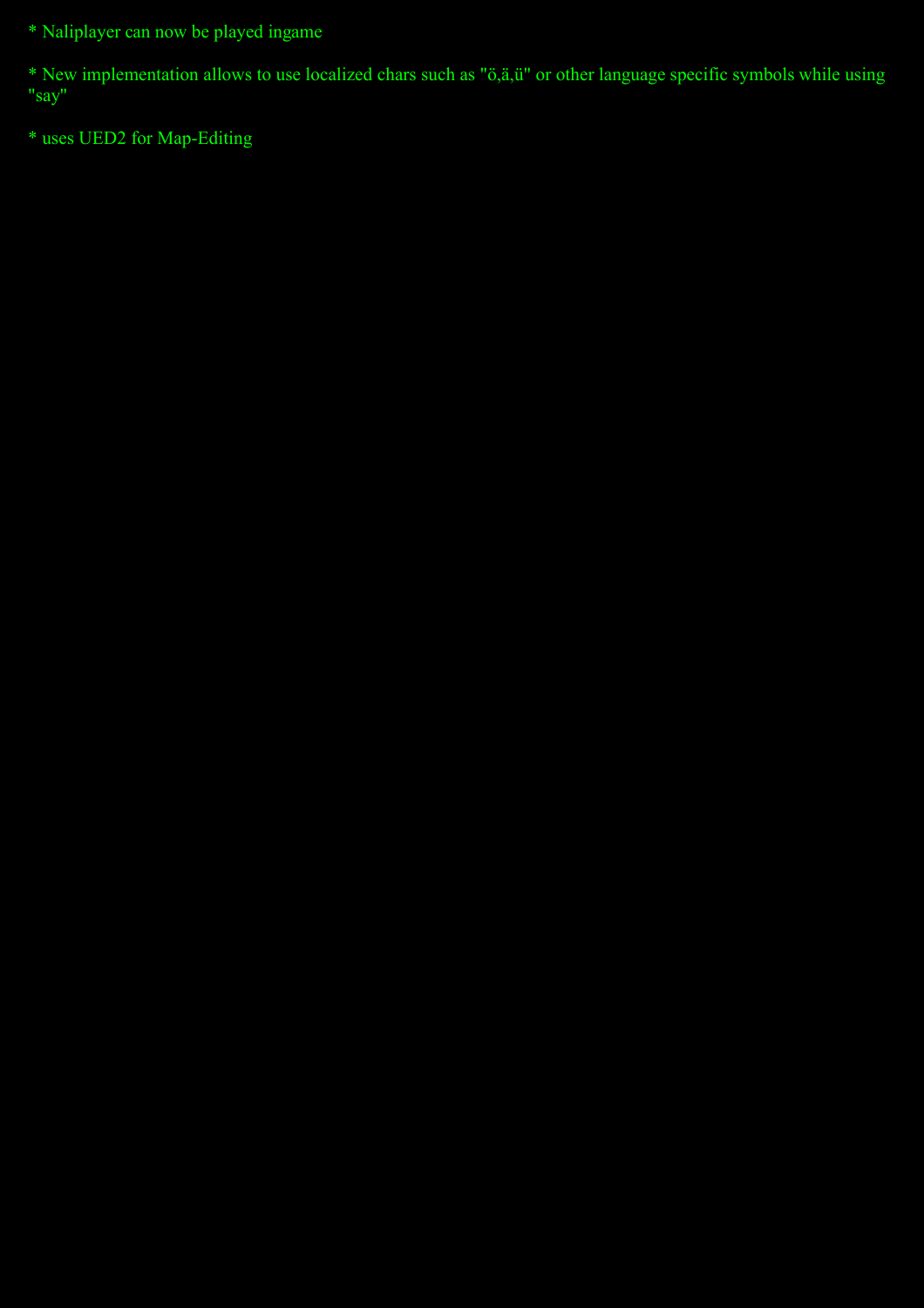# **Changelog and additions:**

## **[30.03.08] 227c release**

- \* quadshot accessed nones fixed
- \* Player "fell out of the world!" when walking over decorations fixed
- \* SoftwareRendering didnt work fullscreen fixed
- \* coop server item respawn bug fixed
- \* Cant find ByteProperty'VoicePitch' fixed
- \* Vortex2 Bug (Playerstart) fixed
- \* Sound pitch changes fixed
- \* ExtremeLab tubeportals (warpzones) are to slow fixed
- \* OldWeapons.u didnt make it into 227b although promised fixed (sorry for that one)
- \* The widescreen support is not being applied online fixed
- \* UMenu HUD no preview fixed
- \* Error handler not working fixed.
- \* UMenu Playersetup Teamcolor wasn't read out of user settings fixed
- \* error not being able to see PreLogin error on Mid-Screen (just as server is at capacity) fixed
- \* Fixed player spidering movement issues.
- \* Fixed player spidering animations to better one.
- \* Fixed NaliPlayer to use UT'99 NaliPlayer model (one which has weapon triangle).
- \* Added EngineSubVer variable to LevelInfo to define version number (1=a, 2=b, 3=c).
- \* Changed ServerQuery to add EngineSubVer for GameVersion number (227 + a/b/c/d etc..).
- \* Added that older 227 clients (227a, 227b) can't join newer 227 version servers (227c).
- \* Removed "SpawnPlayActor" and "Incoming travelling actor" logging.
- \* UBrowser select input keys not working in linux fixed
- \* Console set to ";" key in linux
- \* "shift" key not working by default in linux (ini setting) fixed
- \* fixed possible coopgame server crash when monster is attacking a player while leaving.
- \* umenu player class selection mesh scale adjusted to work for naliplayer as well.
- \* OpenAL: some sounds not playing correctly fixed.
- \* some weird warpzones crashing Unreal when playing online fixed.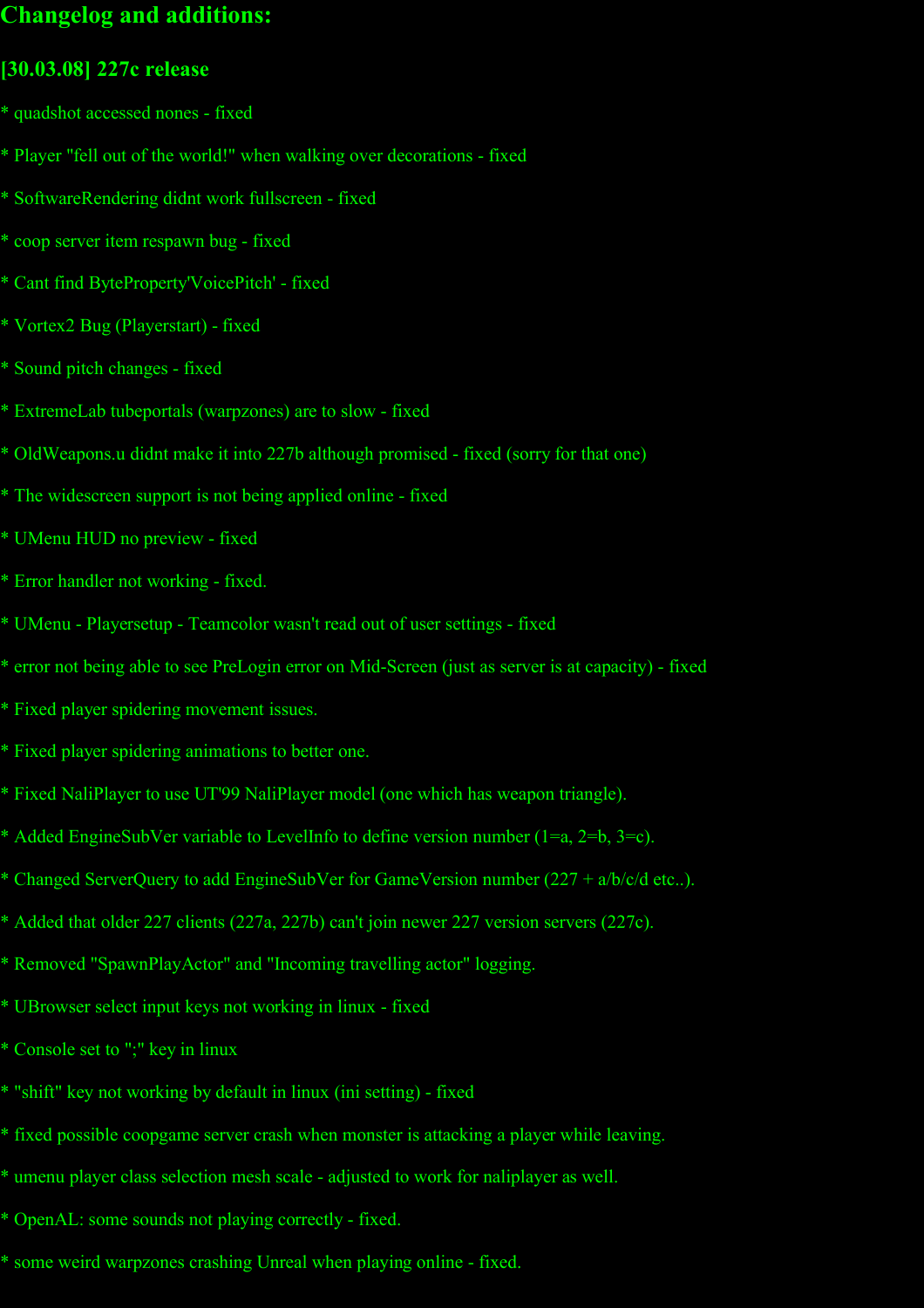- \* fixed bug with skaarj not behaving correctly in vortex2
- \* another few server fixes for reported crashes (details of these wouldn't help anyone here :) )
- \* added / fixed SDLSoftDrv for Linux Now there are OpenGL and Software rendering for Linux version.

\* fixed SDLGLDrv for Linux. Although maybe a bad idea to use it for playing (it lacks many features and is really not very far advanced), it may be useful for debugging or for some low-end systems. To use it, you need to start it with "./UnrealLinux.bin -noforcesdldrv"

\* Enhanced the UWindow EditBox to make it possible to select text with mouse and Copy/Paste text in it.

\* Added a Music Player Menu (now default key to open it on F8), which lets you listen to custom musics while playing. Be aware that many anti-cheat mods may not like the custom musics!

\* Fixed "Never switch on pickup" option, so client can chose whatever they automatly switch to best weapon on pickup.

\* On UMenu.UnrealConsole, you can enable UWindow debug mode (Tools > Debug mode) to debug your own menus while making them.

\* Fixed UWindow Win95 LookAndFeel some rendering errors (with menu backgrounds and buttons).

\* UMenu: Added Win 95 "LookAndFeel" as selectable GUI interface option now.

- \* TraverseForm crash (on some maps) fixed
- \* fixed some problems with older clients and mods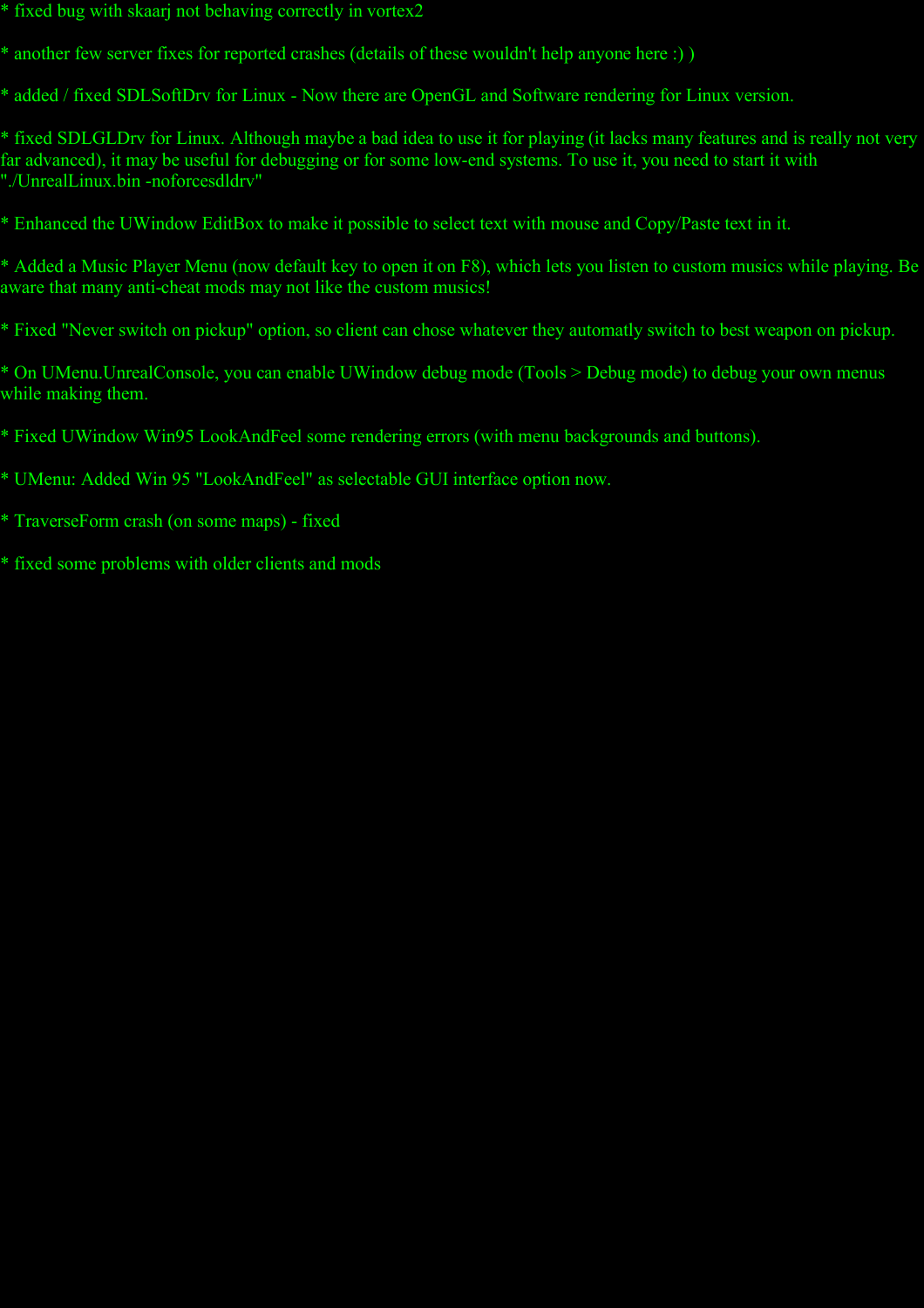# **[05.04.08] 227d release**

- \* Slithprojectile not vanishing on dedicated servers fixed
- \* Spawning many Skaarj Player Bots may crash Unreal fixed
- \* Translator message for hints added
- \* Server wandering port fixed essential fix for server admin
- \* DmRetrospective not showing gibs fixed
- \* Inventory HUD bug, charge being drawn from one side to another fixed

\* Quadshot: Pickup sound Switch to other weapon if 0 ammo Not being able to select/deselect when 0 ammo but still ammo loaded in the barrels - fixed and size adjusted

- \* Changed console behavior to display messages without calling it once first
- \* Black screen bug caused by division by 0 fixed, an obscure bug, will help a few mods.
- \* Client not directly connecting after downloading a map fixed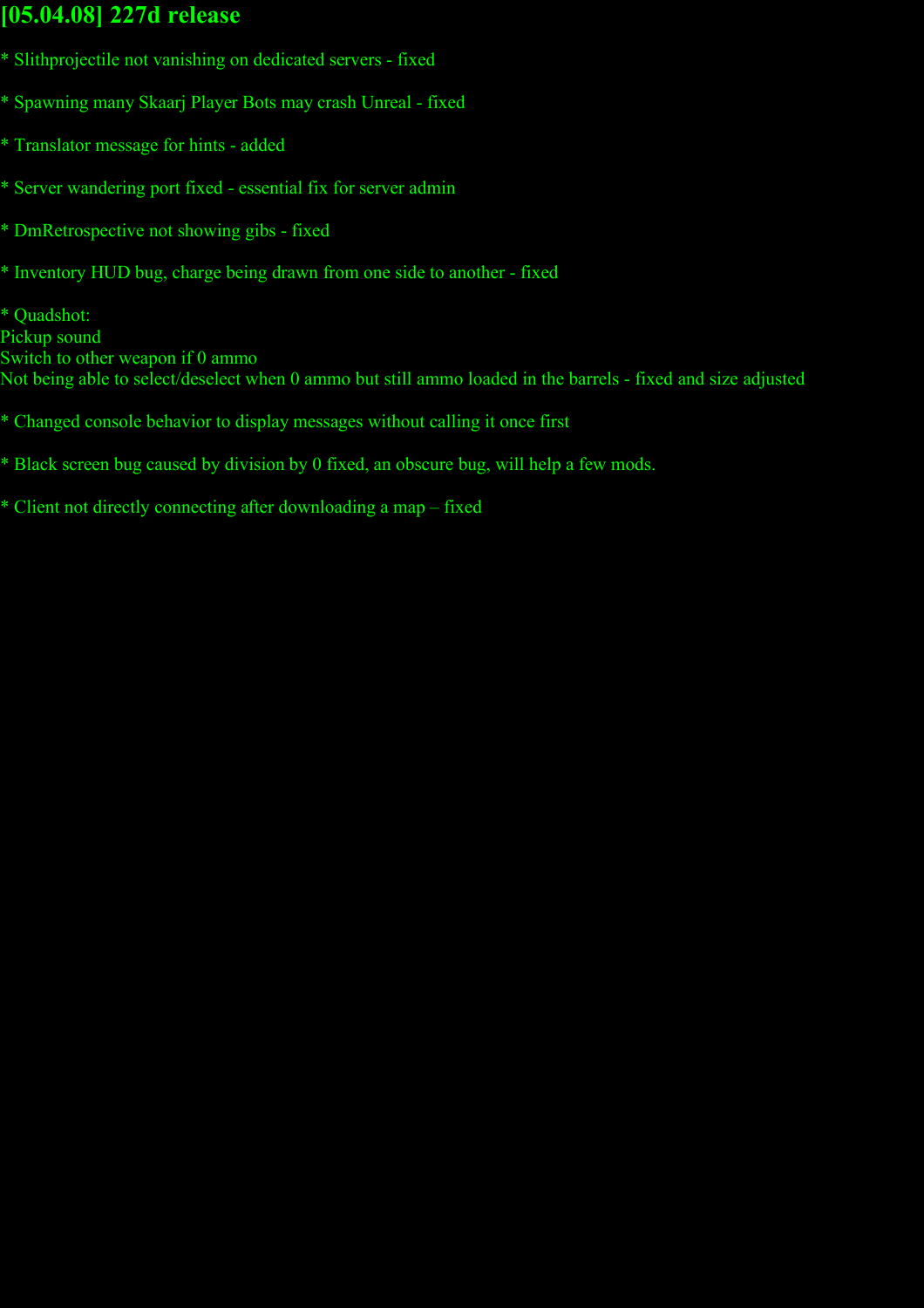# **[19.07.08] 227e release**

- \* Fixed OpenAL in Linux version
- \* Fixed loading savegames in Linux version crashed game
- \* Fixed UBrowser Menu (classic) for Linux
- \* Fixed Galaxy reverb crashes.
- \* Fixed bleeding damage ignoring settings

\* Fixed slow download speed for server without redirect. Added a new option: AllowFastDownload: True = Speed like older servers False = Reduced speed like pre 227e servers for low bandwidth connection Servers

- \* Built-in ban manager has been changed to save all bans in a new file called "Security.ini"
- \* Fixed so last jump dosent cause an "ghost" jump in online games.
- \* Fixed support with multiple jumpboots (custom mods).
- \* Fixed broken shield effect on online games.
- \* Fixed UED2 crashed when using MyLevel
- \* Fixed UED2 crashed when closing it
- \* Fixed UED2 group browser checkbox was inverted

\* Fixed UED2 after you load script with longer name, with first letter of script with name you are trying to load you CANT load it (for example, you cant loading Male after loading MaleOne)

\* Added support for playing special Nali/Male 1/Female 2 skins.

\* Added support for importing and playing Ogg Vorbis music files (in editor on Music Browser or in game as map music). (For OpenAL and FMod use only!)

FMod:

- Added in ALAudio alike "AStat Audio" and "AStat Detail" commands.
- Fixed the reveb issue with maps like QueenEnd.
- Added in a new option to enable Sound Attenuate (sounds that are played behind walls are heard in lower volume).

\* Added IP/Name/ID playerlogger for Servers and messaging it for server admins/server log which will stored in Security.ini too if GameInfo bMessageAdminsAliases/bLogNewPlayerAliases are true. Like the banning system, this feature is only available for 227 clients.

- \* Added Web-Administration support
- A WebServer administration page.
- Features:
- -Restart map Restart currently playing map.

-Switch map - Switch map to selected map/game/mutators (note that maplists configure must be enabled to access maplist). -Current game - You see list of players (ID/Name/Ping/Score/IP) and controls to Kick/Ban them.

-Server console - See a list of chat messages in server aswell a command line where you can chat with the players to execute a command on server.

-Banlist - See a full list of all banned clients, also lets you unban them.

-Defaults - Server configure page:

\* Main Game config - Lets you configure basic game rules (such as max players/server packages/server actors/redirecting etc).

\* ServerInfo config - Lets you configure public server rules (such as server name/admin name/MOTD).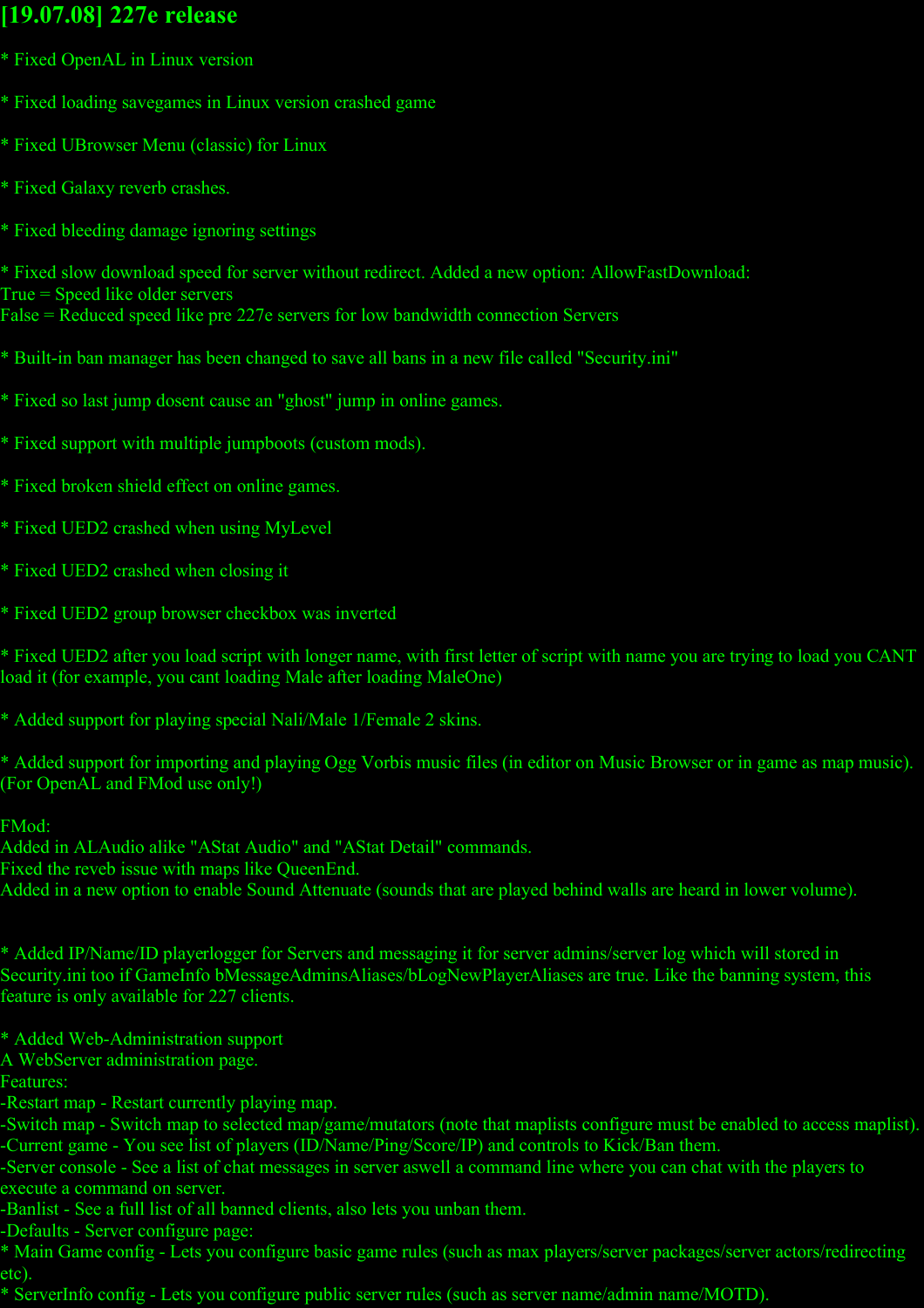\* Maplists - lets you configure maplists (for DeathMatch based games, NOT for Coop).

\* Mod Configures - Custom mods configures page (by default it contains configures for DeathMatch, TeamGame, Cooperative).

-Changed to little better interface and added a config option for the new 227e "AllowFastDownload" flag. Read the included UWebReadme.txt for more info.

\* Added in an "OverridePrelogin" function for GameRules to modify prelogin allowance or something (its called directly after GameInfo Prelogin).

\* Added in a new class 'PlayerClassManager' which allows custom mods to temporarly adding in to player settings some new player classes/skins for that game only.

\* Actor:

Added a new variable "bNetNotify" and a new event "PostNetReceive", can be used by mod authors for notifing whenever a replicated variable has been changed on client (whenever bNetNotify is True).

\* UBrowser:

Added in a config option to set initial startup page (Advanced Options > Networking > UBrowser > InitialPage).

\* Added some new native functions to enhance UScripting:

Object:

native(1700) final function Object FindObject( Class ObjClass, string ObjectName );

-Find an object based on object name/class.

native(1701) final function Class GetParentClass( Class ObjClass);

-Get Parent class of a desired class.

native(1702) final iterator function AllObjects( class BaseClass, out Object Obj);

-Iterate through all objects in game.

native(1723) final iterator function AllFiles( string FileExtension, string FilePrefix, out string FileName);

-Iterate through all Unreal Package files (u, umx, utx, uax...).

Actor: native(1714) final function Actor SpawnAct( Class ActClass, vector Loc, optional rotator Rota, optional name ActName, optional Actor Own, optional Pawn Instigat, optional Actor Template, optional bool bMayColFail );

-Spawn an actor class with some additional parameters. native(1722) final function bool CanReachPoint( vector Start, vector End, float ColRadius, float ColHeight, float JumpZ, float XYSpeed );

-A point reachability function for AI use.

static native(1713) final function NativeExec( string Cmd);

-Pretty much same as 'ConsoleCommand' except it's static function.

LevelInfo:

-static native(1703) final function byte GetConState( NetConnection Other );

-Get connection state out of a net connection.

static native(1704) final function string GetConIP( NetConnection Other, out int Port );

-Get net connection IP aswell as Port.

static native(1705) final function string GetConOpts( NetConnection Other);

-Get net connection options (?Name=Bla?Class=Bla?etc...).

native(1706) final function bool HasDownloaders();

-Fast check if current game has some downloaders.

native(1707) final iterator function AllConnections( out NetConnection Connect);

-Iterate through all connections currently on server.

native(1708) final iterator function AllDownloaders( out NetConnection Connect, out string File, out int Sent, out int TotalSz );

-Iterate through all downloaders on server.

native(1712) final function PointRegion GetLocZone( vector Pos );

-Get the zone out of a desired location.

native(1720) final function Object AllocateObj( Class ObjClass );

native(1721) final function FreeObject( Object Obj);

-For storing temporarly objects/actors that can be reused later.

NavigationPoint:

-native(1709) final function int GenReachSpec( Actor Start, Actor End, int Dist, int ColR, int ColH, int RchFlgs, bool bPruned );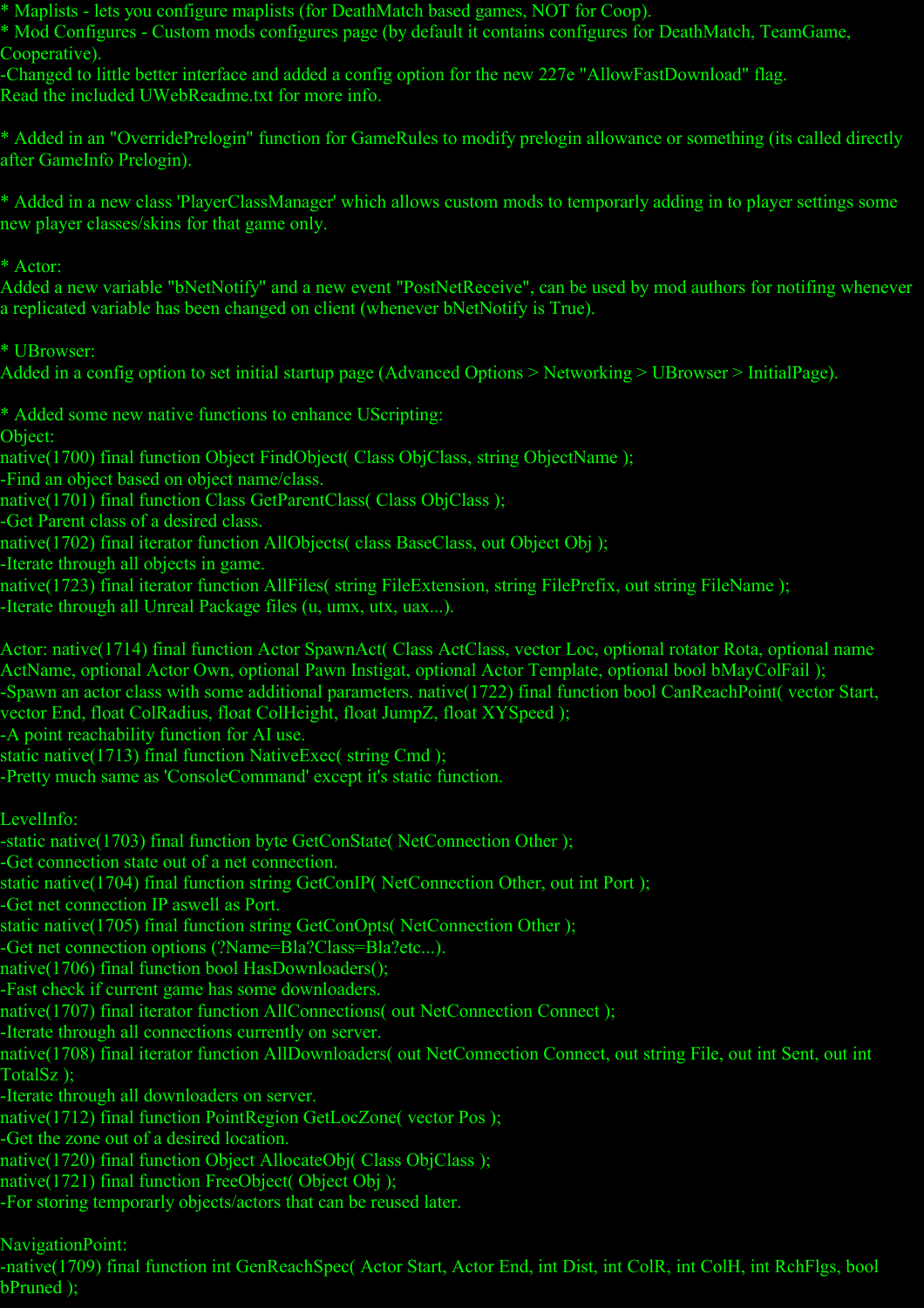-Generate reachspec for current map.

native(1710) final function bool EditReach( int Idx, optional Actor Start, optional Actor End, optional int Dist, optional int ColR, optional int ColH, optional int RchFlgs, optional bool bPruned );

-Edit an excisting reachspec in current map.

native(1711) final function bool RemoveReachSpec( int Idx );

-Remove a reachspec from the current map.

#### Canvas:

native(1715) final function Draw2DLine( Color Col, vector Start, vector End);

-Draw a 2D line on the screen.

native(1716) final function Draw3DLine( Color Col, vector Start, vector End );

-Draw a 3D line in world.

native(1717) final function vector WorldToScreen( vector WorldPos);

-Convert world coordinates to screen coordinates.

native(1718) final function vector ScreenToWorld( vector ScreenPos);

-Convert screen coordinates to world coordinates.

native(1719) final function DrawPathNetwork( bool bOnlyWalkable );

-Render current map's path network (with 3D lines).

native(1724) final function coords GetCameraCoords();

-Get the current camera location and rotation.

\* Added a new command for server admins : admin UGetConnections it shows current connection ips, player names, and downloading status

\* Added a new emitter particle system (Emitter.u/Emitter.dll) which is handeled 99 % in C++ scripts (giving a huge speed boost), currently it supports:

-Normal sprite emitter

-Mesh emitter

-Weather emitter

- Beam emitter

Full variables explanation:

XEmitter:

EmGeneral:

bDisabled - Emitter is disable, no more spawning new particles.

bRespawnParticles - Respawn particles that have died.

bAutoDestroy - Auto-destroy emitter actor after all particles have died (can be used for temp effects).

bAutoReset - Auto-reset emitter after all particles have died and AutoResetTime has passed.

bSpawnInitParticles - Spawn initial particles, or else wait for possible auto-reset (only when bRespawnParticles is false).

bStasisEmitter - Smilar to Actor bStasis, but stop updating particles once player isnt seeing the emitter zone.

MaxParticles - Maximum amount of particles.

ParticlesPerSec - Amount of particles to spawn per second (0 = auto assign the value).

LifetimeRange - How long time particles should live.

EmRevolution:

bRevolutionEnabled - Particle revolving should be enabled.

RevolutionOffset - Revolving offset for the particles.

RevolutionsPerSec - Revolving speed.

EmVisuals:

ParticleTextures - Random/Animation sprite frames for particles.

bUseRandomTex - Should use random frame or else animate the textures.

ParticleStyle - The style of the particles.

StartingScale - Starting scale of the particles.

TimeScale - Time scaling of the particles (timescale 0-1).

EmFade: FadeInTime - Fade in time scale (0-1). FadeOutTime - Fade out start time (0-1).

FadeInMaxAmount - Max scale glow when fully faded in  $(0-2)$ .

EmPosition: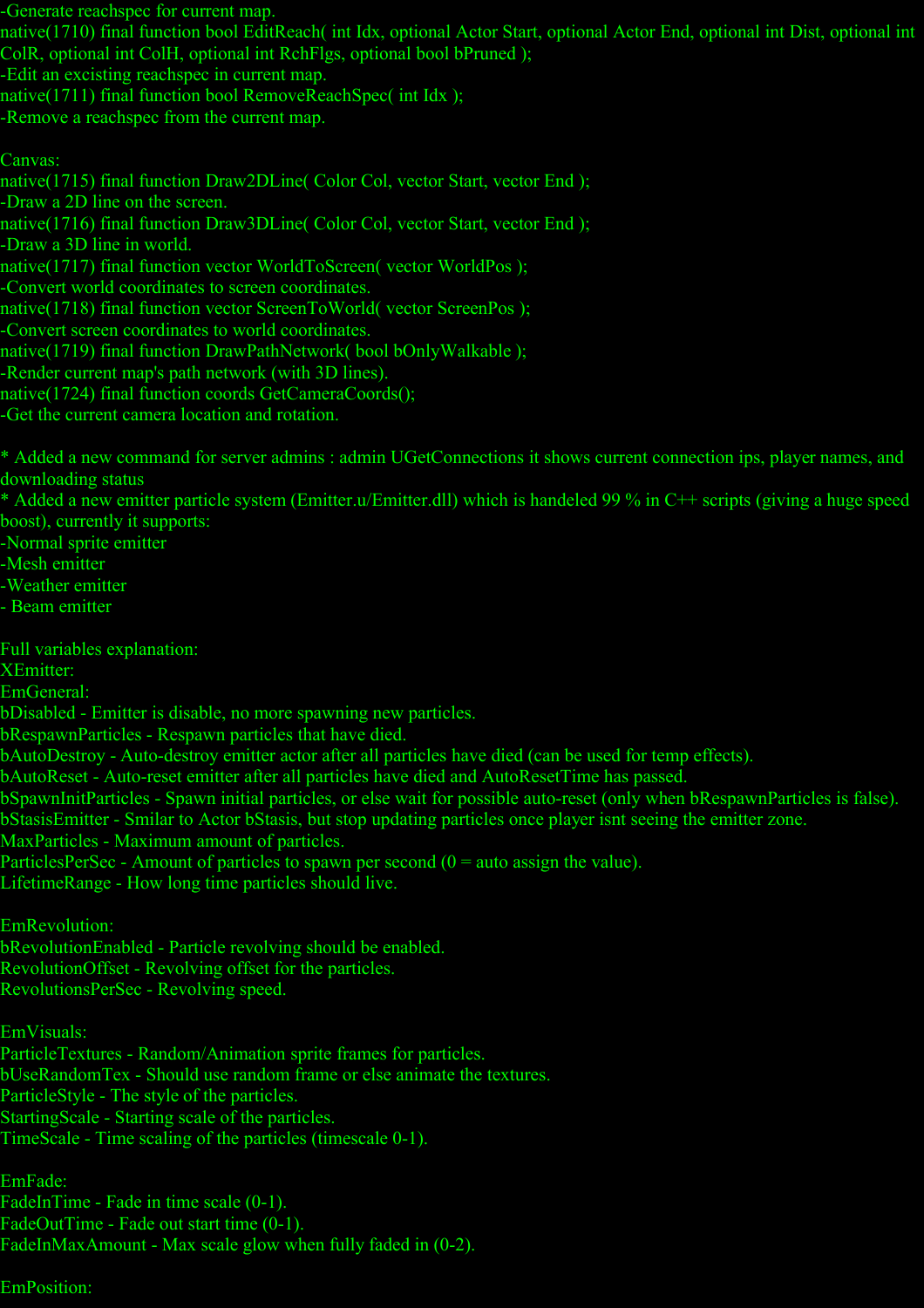SpawnPosType - Should use Box/Sphere/Cylinder spawn offset? BoxLocation - Box spawning offset for particles. SphereCylinderRange - Sphere/Cylinder offset range. bRelativeToRotation - Spawning offset should be in relative to actor rotation. bUseRelativeLocation - All particles location/rotation/velocity should be relative to actor? EmTrigger: TriggerAction - Emitter actor triggering action. SpawnParts - If spawn particles, then how many? EmSpeed:

SpeedScale - Particles speed scale in relative time (0-1). ParticleAcceleration - Particles acceleration range. SpawnVelType - Whatever it should use Box/Sphere/Clinder velocity for the particle. BoxVelocity - Box velocity for particles. SphereCylVelocity - Sphere/Clinder range. bVelRelativeToRotation - Velocity should be relative to actor rotation? bCylRangeBasedOnPos - Sphere/Cylinder velocity range should be relative to particle spawn offset?

EmCollision: ParticleCollision - Collision type: Nothing/Walls/All Actors/Projectile target actors. ParticleExtent - Particle collision size. ParticleBounchyness - Bounchyness of the particles (when hitting wall/actor).

EmLight: bLightParticles - Particles should have lighting. PartLightBrightness - Particle light brightness. PartHue - Light hue. PartSaturation - Light saturation. PartLightRadius - Light radius.

EmSound: ImpactSound - Particle impact sound (when hitting wall/actor). SpawnSound - Particle spawn sound. DestroySound - Particle destroy sound.

XMeshEmitter: EmMesh: ParticleMesh - Display mesh of the particle. bRenderParticles - Should render mesh in "bParticles". bParticlesRandFrame - Should particles mesh use random texture animation frame.

EmRotation: ParticleRotation - Particles rotation type. bRelativeToMoveDir - Particles should have rotation relative to movement direction. RotationsPerSec - Rotation rate of particles. InitialRot - Initial rotation of the particles.

EmAnim: bAnimateParticles - Particles should animate. ParticleAnim - Particle anim sequence. PartAnimRate - Particle anim rate. bPartAnimLoop - Particle should loop animation.

XWeatherEmitter: PartTextures - Random texture for the particles. Position - Spawning offset around player camera. AppearArea - Appearance area around actor location (when AppearAreaType is Area). Lifetime - Particle lifetime. Speed - Particle speed. Size - Particle size.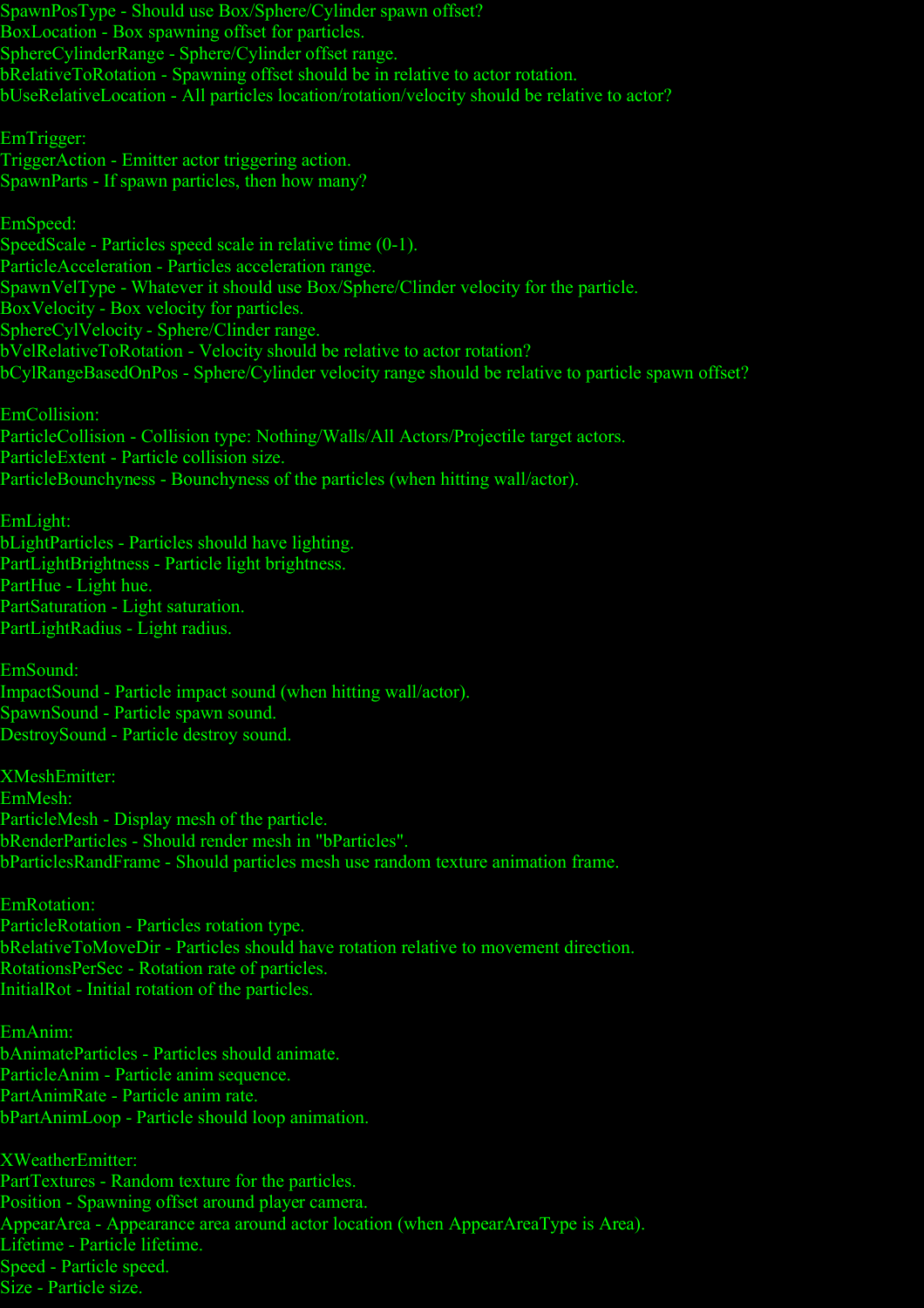Force - Particles force. WeatherType - Whatever the weather type is Rain/Snow/Dust (falling type). ParticleCount - Maximum number of particles. PartStyle - Style of particles.

Realtime view support in Editor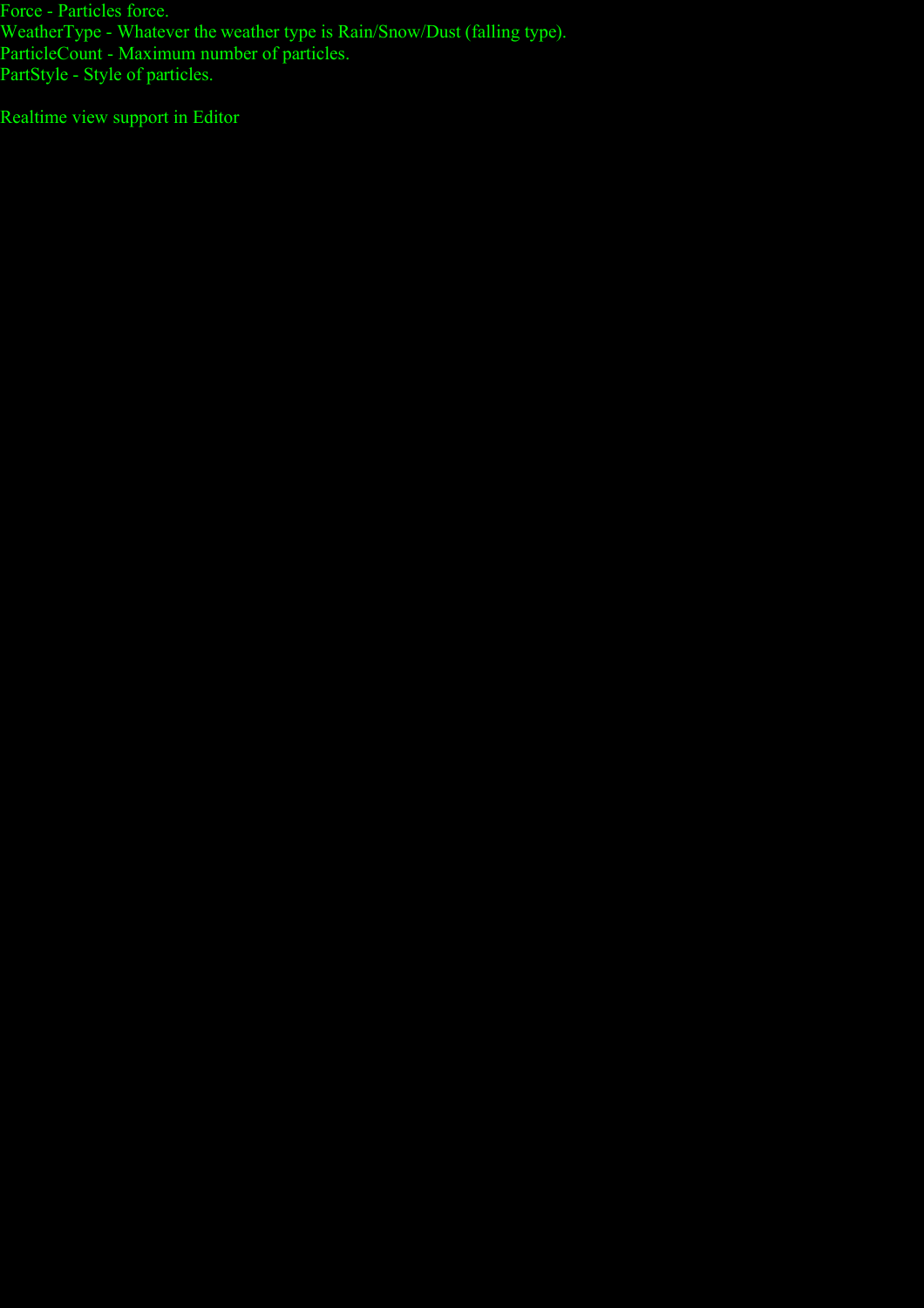# **Usage:**

## **Chose your prefered renderer during the first run after installation:**

# **OpenGL, Direc3D8 and Direct3D9**

The OpenGL updates are made to make Unreal work with new grafix-cards, supporting new features and increase speed. One of the advantages is for example to make so called . S3TC" (High Res, High Color) textures usable with almost every new card. Those textures can be found on the 2<sup>nd</sup> UT CD (check the tools folder in your Unreal\System dir for the converting tool and a howto) and a new project is working on a reworked textureset for Unreal as well. For more informations visit [http://www.oldunreal.com/cgi-bin/yabb/YaBB.pl?board=S3TC.](http://www.oldunreal.com/cgi-bin/yabb/YaBB.pl?board=S3TC)

These files are provided by www.oldunreal.com, now with the enhanced renderer code from http://cwdohnal.home.mindspring.com/utgl

For informations and help visit [http://www.oldunreal.com/cgi-bin/yabb/YaBB.pl?board=2.](http://www.oldunreal.com/cgi-bin/yabb/YaBB.pl?board=2)

## **Here are some details for the settings:**

UseTrilinear - [True/False] Controls the use of trilinear texture filtering.

AlwaysMipmap - [True/False]

Can make the renderer always generates mipmaps for textures that are not supplied with them. But, it's always set to 0 by the initialization code (has been this was for a long time), so changing the value of this setting should make no difference.

## AutoGenerateMipmaps - [True/False]

Enables the use of the GL\_SGIS\_generate\_mipmap extension for automatic mipmap generation. It is recommended that this setting be disabled as there are far too many video drivers that have unstable, slow, and/or broken support for this extension.

NoFiltering - [True/False] Can disable filtering on all textures. Useful as a debug option.

MaxAnisotropy - [Integer]

Controls the use and level of anisotropic texture filtering. Disabled if set to 0. Should make no difference if set to 1 (isotropic texture filtering). If set to greater than 1, specifies the maximum degree of anisotropy to use for texture filtering.

UseS3TC - [True/False] Enables the use of high resolution S3TC compressed textures if they are installed.

Use16BitTextures - [True/False]

Selects lower quality and more compact formats for a number of textures, which will often speed things up. In many cases, there is only minor quality loss. In other cases, like with various skyboxes and coronas, there is often major quality loss.

UseBGRATextures - [True/False]

Allows textures to be uploaded in BGRA format rather than RGBA format if the GL\_EXT\_bgra extension is supported. This can improve texture upload performance. This option should always be enabled unless it causes problems.

LODBias - [Floating point]

Allows mipmap selection bias to be adjusted. Use negative values to pseudo sharpen textures. Use positive values to blur textures and potentially improve performance at the expense of blurry textures.

UseTNT - [True/False]

A workaround for buggy TNT/TNT2 drivers. Alters texture scaling and mipmap generation behavior. If you really want to know all the details, check the source code.

## TexDXT1ToDXT3 - [True/False]

A workaround for poor image quality on NVIDIA GeForce1 - GeForce4 series hardware when using DXT1 format S3TC compressed textures. If enabled, converts all DXT1 textures to DXT3 textures on upload. This improves image quality on the previously mentioned NVIDIA hardware at the expense of twice as much texture memory usage for these textures. The NVIDIA DXT1 image quality problems or most noticeable on certain skybox textures. Keep this in mind when deciding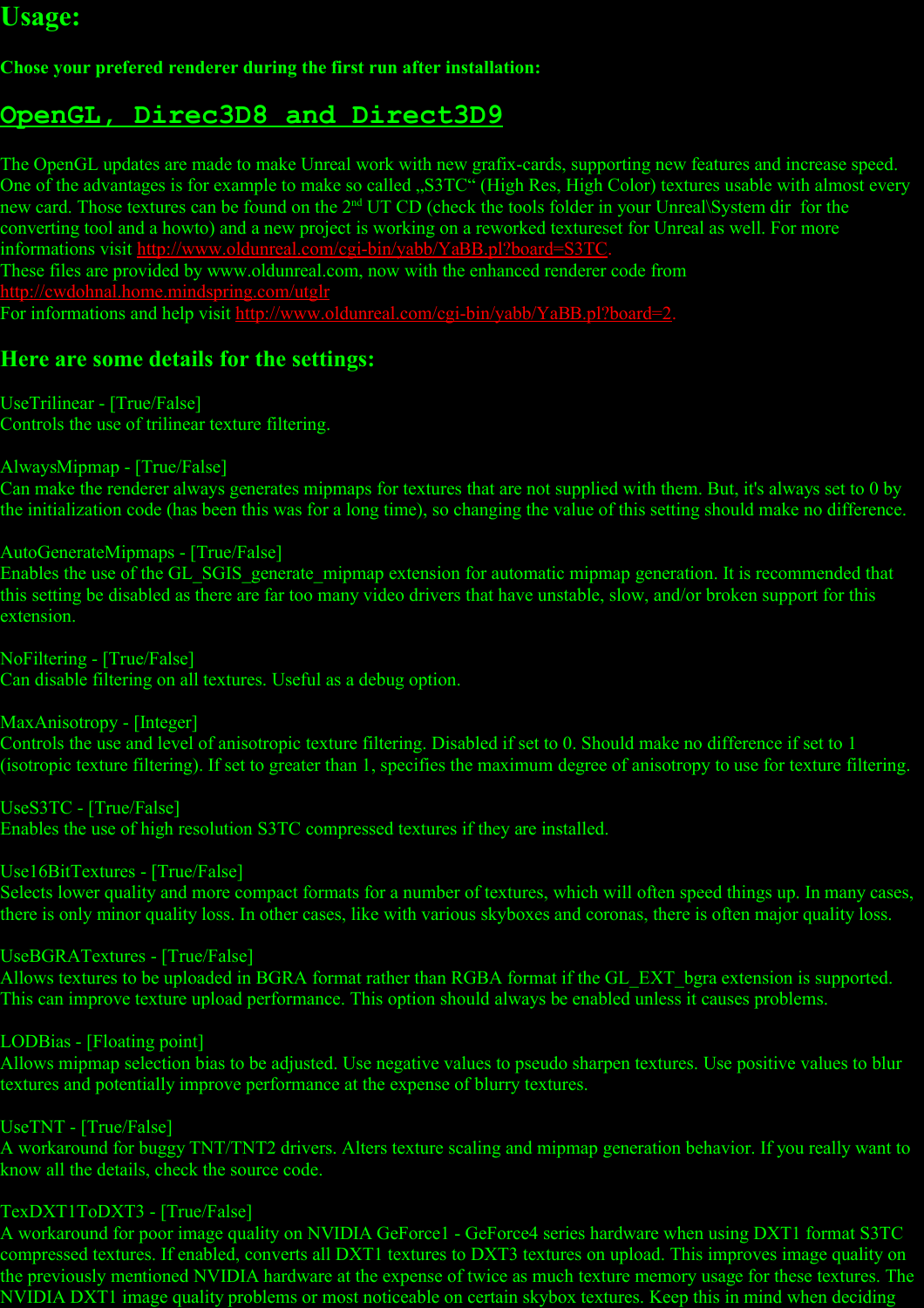whether or not to trade image quality for speed here. This option should not be enabled on any hardware that draws DXT1 textures with the same quality as DXT3 textures of course.

## UseMultiTexture - [True/False]

Controls the use of multitexturing. Should always be enabled as the renderer has a few glitches when it is not. I might try to track these down some day. Due to the way some parts of the renderer are still written, it is likely to fail on any system without support for the GL\_ARB\_multitexture extension anyway.

## UsePrecache - [True/False]

Controls texture precaching. Texture precaching may improve performance by initializing internal data structures for a number of world textures and most likely getting them loaded into video memory at level load time. It will also slow level loading down some.

#### MaxTMUnits - [Integer]

Used to limit the number of texture units used by the renderer. Useful as a debug option. Disabled if set to 0.

#### UsePalette - [True/False]

Controls the use of paletted textures. If there is hardware support for paletted textures, using them can significantly improve performance.

#### UseAlphaPalette - [True/False]

A workaround for very old buggy GeForce drivers. If set to False, will not upload masked textures as paletted. If there is hardware support for paletted textures, this option should be set to True unless it causes any problems.

#### MaskedTextureHack - [True/False]

Enabling this option can prevent rendering problems with masked textures when the same texture is applied to different polygons that do not have the masked attribute set consistently across all of them. Likely examples of masked texture problems are rendering errors with solid colored boxes around railings and trees that can often times be fixed with the flush command. There is some risk to using this option, which is why it's called a hack option. It's likely to be very safe, but not completely safe. Implementing it the completely safe way is a lot of extra work, so it uses the simple solution. If it does happen to fail, there will be some completely incorrect textures on some objects.

#### GammaOffset - [Floating point]

Offset for gamma correction. Can be used to adjust gamma correction even more if you hit the end of the Brightness slider in Video options. The default value of 0.0 causes no change. Use negative values for darker or positive values for brighter. If adjusting this setting for the first time, I'd recommend starting with small values such as -0.3 or 0.3.

## GammaCorrectScreenshots - [True/False]

If enabled, will apply gamma correction to screen shots.

## GammaOffsetRed - [Floating point]

GammaOffsetGreen - [Floating point]

#### GammaOffsetBlue - [Floating point]

Fine tuning parameters for gamma correction. These allow different offsets to be specified for each color channel. These offsets are never applied when gamma correcting screen shots, even if GammaCorrectScreenshots is enabled.

## OneXBlending - [True/False]

If enabled, matches what the D3D renderer does for blending in multitexture mode when applying lightmaps to world geometry. I can't say for sure which way is correct. In single texture mode, the D3D renderer does appear to do blending like the OpenGL renderer in single texture mode or multitexture mode without OneXBlending enabled.

## RequestHighResolutionZ - [True/False]

Allows a high resolution Z buffer to be requested when running in a 16-bit color mode. It's a good idea to enable this option if running in 16-bit color because rendering problems can occur if a 16-bit Z buffer is used. Note that not all video cards support Z and color buffers of dissimilar bit depths.

## RefreshRate - [Integer]

Can be used to request a specific refresh rate when running full screen. If set to 0, a default refresh rate is used. If this value is set to an invalid or unsupported refresh rate based on video card or monitor capabilities, the renderer will fail to initialize.

## SwapInterval - [Integer]

Controls V Sync. If set to the default value of -1, the default buffer swapping method is used. Set to 0 to disable V Sync.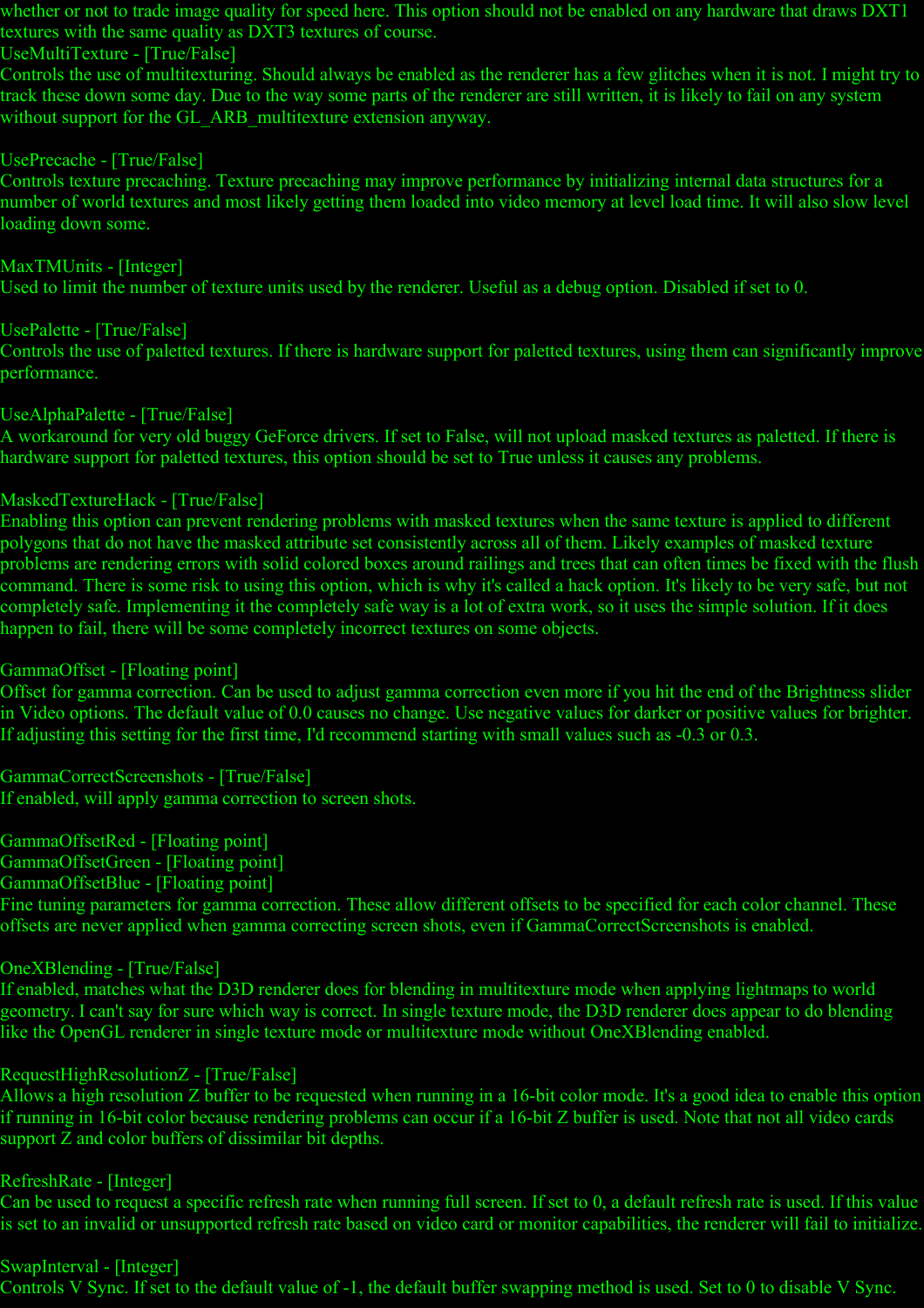Set to 1 to enable V Sync. Set to higher values for one frame every N screen refreshes. Not all video drivers support values higher than 1.

FrameRateLimit - [Integer] CPU controlled frame rate limiter in frames per second. Set to 0 to disable.

UseAA - [True/False] Enables multisample antialiasing. Requires the GL\_ARB\_multisample extension.

NumAASamples - [Integer] Specifies the number of samples to use per fragment for antialiasing. 2 and 4 are common values that should work on many video cards.

AAFilterHint - [Integer] Can be used to enable Quincunx AA on NVIDIA video cards that support it. Set to 2 to enable this mode.

UseZTrick - [True/False]

Can avoid some z-buffer clears at the expense of cutting z-buffer precision in half. This may improve performance on some video cards. On video cards with z-buffer optimization hardware, enabling this setting may significantly reduce performance as it interferes with some hardware z-buffer optimization implementations.

MaxLogUOverV - [Integer] Set to 8.

MaxLogVOverU - [Integer] Set to 8.

MinLogTextureSize - [Integer] Set to 0.

MaxLogTextureSize - [Integer] Set to 8, or 0.

UseCVA - [True/False] Enables the use of the compiled vertex array (CVA) extension. It may be useful on video cards without HW T&ampL. It is likely to slow things down a little bit on video cards with HW T&ampL.

UseMultidrawArrays - [True/False] Enables the use of the GL\_EXT\_multi\_draw\_arrays extension.

BufferClippedActorTris - [True/False] Alters how certain actor polygons are handled, some of which happen to be clipped by higher level code. It's a tradeoff and it is unlikely to make much of a difference either way.

UseSSE - [True/False] Will auto detect CPU and OS support for SSE instructions and use it if present. Set to False to disable the use of SSE instructions.

UseVertexProgram - [True/False]

Enables vertex program mode. Consider this an experimental option. It can improve performance in some cases. It can also slow things down a lot if certain other settings are not configured correctly. It is likely to slow things down a lot if detail textures are enabled, but single pass detail texture mode is not enabled. It may not work correctly or may cause crashes with some video drivers.

UseTexIdPool - [True/False] Should be set to True.

UseTexPool - [True/False] Should be set to True.

DynamicTexIdRecycleLevel - [Integer]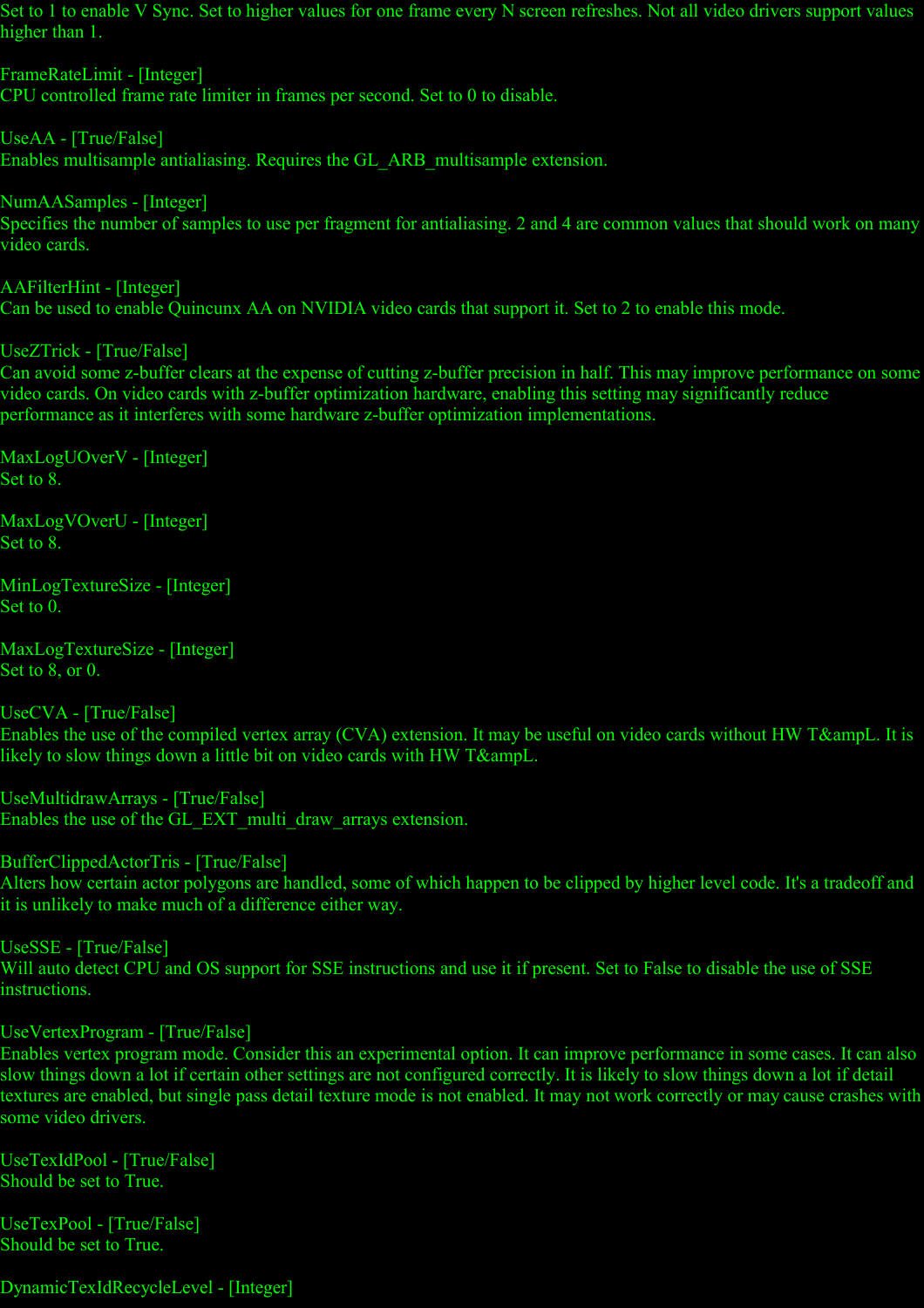Should be set to the default value of 100.

DetailTextures - [True/False] Enables detail textures.

UseDetailAlpha - [True/False] Must be enabled for proper detail texture support.

DetailClipping - [True/False] Enables the use of a somewhat experimental detail texture mode. It costs more CPU time, but may improve performance in fill rate limited situations.

SinglePassDetail - [True/False] Enables single pass detail texture mode. This should generally be the highest performance detail texture mode. It requires 4 texture units. It also requires the UseDetailAlpha option to be enabled.

ColorizeDetailTextures - [True/False] Debug option for detail textures. If enabled, adds a green tint to detail textures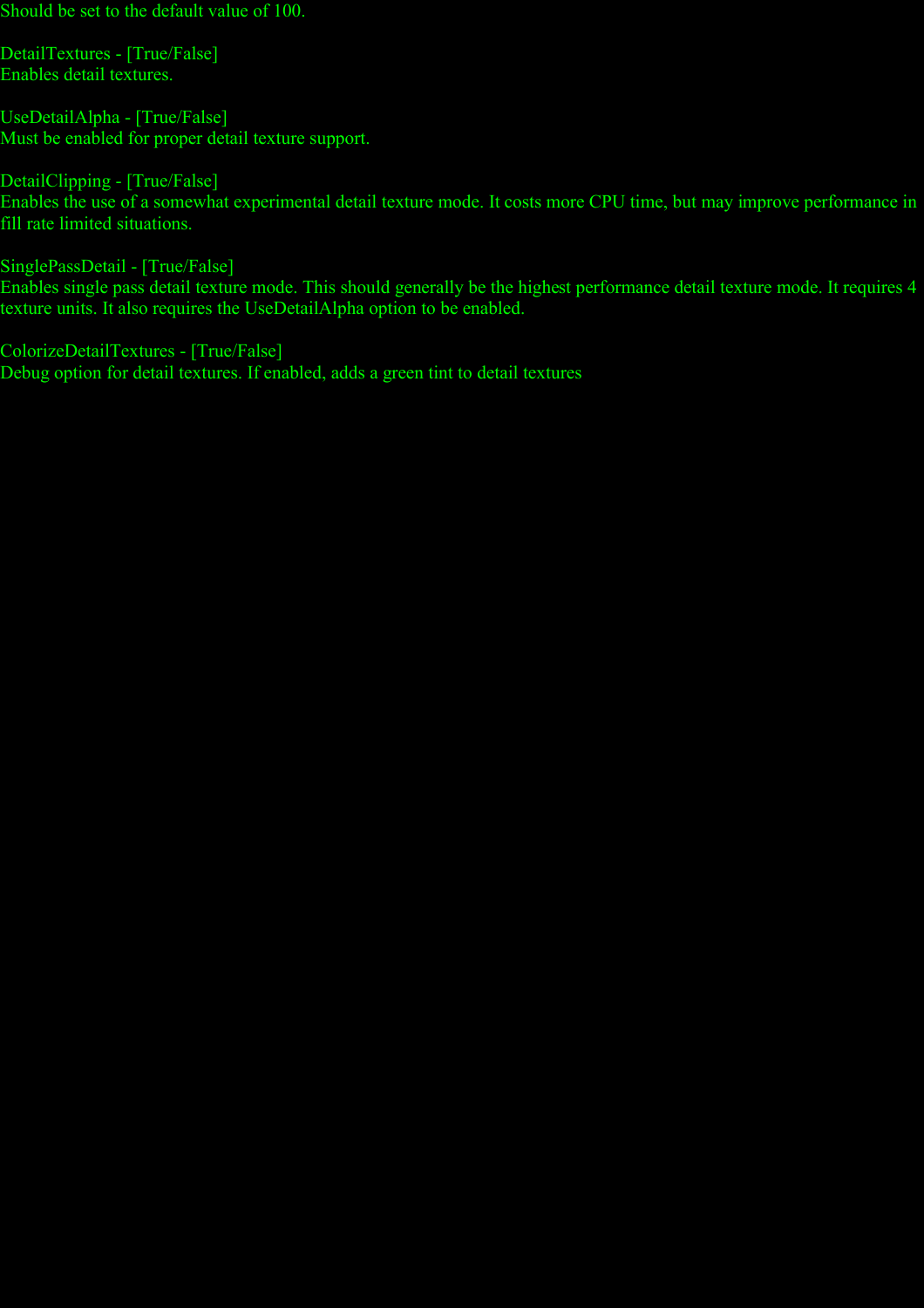# **OpenAL**

## **OpenAL:**

Drivers -> AudioDevice -> ALAudio.ALAudioSubsystem and for detailed settings Audio -> ALAudio

| <b>Advanced Options</b>                                                                                                                                                                                                                                                                              | x                                                                                                                                                                                 |  | <b>Advanced Options</b>                                                                                                                                                                                                                                                                                                                                                                                                                    | $\vert x \vert$                                                                                                                                                                            |
|------------------------------------------------------------------------------------------------------------------------------------------------------------------------------------------------------------------------------------------------------------------------------------------------------|-----------------------------------------------------------------------------------------------------------------------------------------------------------------------------------|--|--------------------------------------------------------------------------------------------------------------------------------------------------------------------------------------------------------------------------------------------------------------------------------------------------------------------------------------------------------------------------------------------------------------------------------------------|--------------------------------------------------------------------------------------------------------------------------------------------------------------------------------------------|
| 国…Advanced<br>回··· Audio<br>由-Display<br>白 <sup></sup> Drivers<br>-AudioDevice<br>∲~Console<br><sub>i</sub> '…GameRenderDevice<br><sub>:</sub> '…Language<br><b>Employer NetworkDevice</b><br>回··· E ditor<br>由 Game Settings<br>国··· Game Types<br>由 Joystick<br>国·Networking<br><b>E</b> Rendering | <b>Reset To Defaults</b><br>int?ALAudio.ALAudioSubsys<sup TH<br>int?ALAudio.ALAudioSubsystem.<br int?FMODAudioDrv.FMODAudio<br Galaxy 3D Audio for Windows<br>TCP/IP Network Play |  | 田…Advanced<br>□ <sup></sup> Audio<br><b>章…ALAudio</b><br>---ALDevices<br>----AmbientFactor<br>Channels<br>-DopplerFactor<br><sup>i</sup> ''' MusicVolume<br>DutputRate:<br><sup>i……</sup> SoundVolume<br><sup>i</sup> <sup></sup> ∐seCDMusic.<br>-- UseDigitalMusic<br>UseOriginalUnreal<br><sup>i</sup> UseReverb<br>E-FMODAudio Support<br>由…GalaxyAudio<br>由 Display<br>⊟ <sup></sup> Drivers<br><sup> </sup> ≔AudioDevice<br>i…Console | <b>Reset To Defaults</b><br>DefaultDevice<br>0.700000<br>64<br>1.000000<br>120<br>44100Hz<br>200<br>False<br>True<br>True<br>True<br>int?ALAudio.ALAudioSubsyste<br Unreal Browser Console |
|                                                                                                                                                                                                                                                                                                      |                                                                                                                                                                                   |  | <sup>i……</sup> GameRenderDevice<br>Language<br><sup>E</sup> -NetworkDevice<br>国···Editor<br>白 Game Settings<br>由 Game Types<br>由 Joystick<br>国·Networking<br>由···Rendering                                                                                                                                                                                                                                                                 | OpenGL Support<br>English (International)<br>TCP/IP Network Play                                                                                                                           |

OpenAL is far from beeing that popular like OpenGL is, the idea is the same, but instead of Video its for Audio. Currently developed and maintained by **[www.creativelabs.com](http://www.creativelabs.com/)**

A new version of OpenAL will come out soon, and expect this driver to be updated as well then.

What is it for ?

For the same reason i started to make the OpenGL patches i never was satisfied with the orginal Unreal sound- but since we had to do much work from scratch it took far longer than OpenGL did. OpenAL main target is to support fully 5.1 (Surround)Soundsystems. Best support is on CreativeLabs Cards and probably other High-End Soundsystems. Low-End and Onboard-Audio should do as well, but need more testing. Should do better even on 2 speaker setup than the original Galaxy-Sounddriver.

## **Set in Advanced Options / Drivers / AudioDevice / ALAudio.ALAudioSubsystem**

## **The advantages of it are:**

True Surround Sound (means you now can really hear where your opponents are, 100% precise)

Hardware Sound (how many channels usable depends on the used Soundcard)

Support for Reverb (unfortunately not the original implemented modell, not possible with hardware sound, and maybe never will).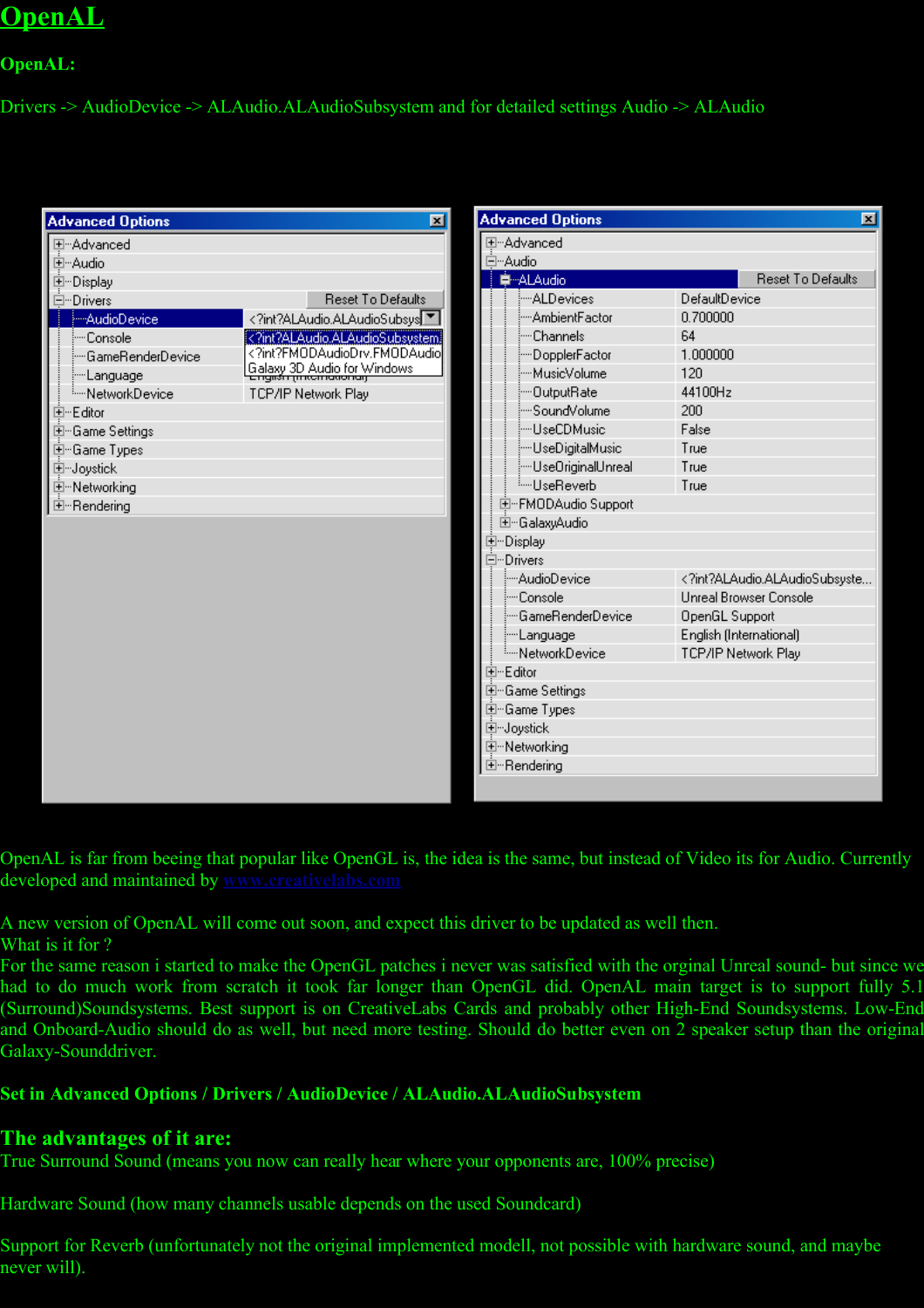EAX2.0 for different ambients: Zones within Unreal now have a special "ambient" for every type like Water, Lava, Slime, Nitrogen and Tarzone.

Music Output based on FMOD: [www.fmod.org](http://www.fmod.org/)

## **Here are the details for the settings:**

**DopplerFactor – [1.0/...]** Factor for doppler effect. If you don't know whats doppler is, leave as is.

## **UseOriginalUnreal – [True/False]**

True : use use linear rolloff sound model, like unreal did False : use inverse distance rolloff model like current game do, (maybe not the best in this case)

## **UseReverb – [True/False]**

True: enable Reverb and EAX effects, including Ambients

## **AmbientFactor - [0.7/...]**

Loudness of unreal ambient sounds, like background sounds (frogs and such), EAX Ambients are not affected by this.

## **ALDevices**

A list of all available Sounddevices in the System. Use DirectSound for Software Rendering, DirectSound3D or specific Creative-Labs Cards (like SB-Live, Audigy) for Hardware

## **Channels – [64/...]**

How many channels used. Depends on Soundcard when used DirectSound3D (Hardware Accelerated) and more or less on CPU-Power and Memory when using DirectSound (Software)

32 Should do it, but sometimes seems to cause crackling. If you experience such problems try to use DirectSound instead with a higher setting. Only most recent soundcards like Creative's Audigy support 64 Hardwarechannels. 64 is recommended.

## **OutputRate – [8000,11025,16000,22050,32000,44100,48000]**

Frequency of the output. Best to leave it at 44100Hz

## **UseDigitalMusic – [True/False]**

Enables/Disables Unreal Music

## **UseCDMusic – [True/False]**

Play Music from CD- never used this myself.

## New maps can be enhanced with the following ambients (placed as zoneinfo "EAXZone" in UED) :

 REVERB\_PRESET\_GENERIC REVERB\_PRESET\_PADDEDCELL REVERB\_PRESET\_ROOM REVERB\_PRESET\_BATHROOM REVERB\_PRESET\_LIVINGROOM REVERB\_PRESET\_STONEROOM REVERB\_PRESET\_AUDITORIUM REVERB\_PRESET\_CONCERTHALL REVERB\_PRESET\_CAVE REVERB\_PRESET\_ARENA REVERB\_PRESET\_HANGAR REVERB\_PRESET\_CARPETTEDHALLWAY REVERB\_PRESET\_HALLWAY REVERB\_PRESET\_STONECORRIDOR= REVERB\_PRESET\_ALLEY REVERB\_PRESET\_FOREST REVERB\_PRESET\_CITY REVERB\_PRESET\_MOUNTAINS REVERB\_PRESET\_QUARRY REVERB\_PRESET\_PLAIN REVERB\_PRESET\_PARKINGLOT REVERB\_PRESET\_SEWERPIPE REVERB\_PRESET\_UNDERWATER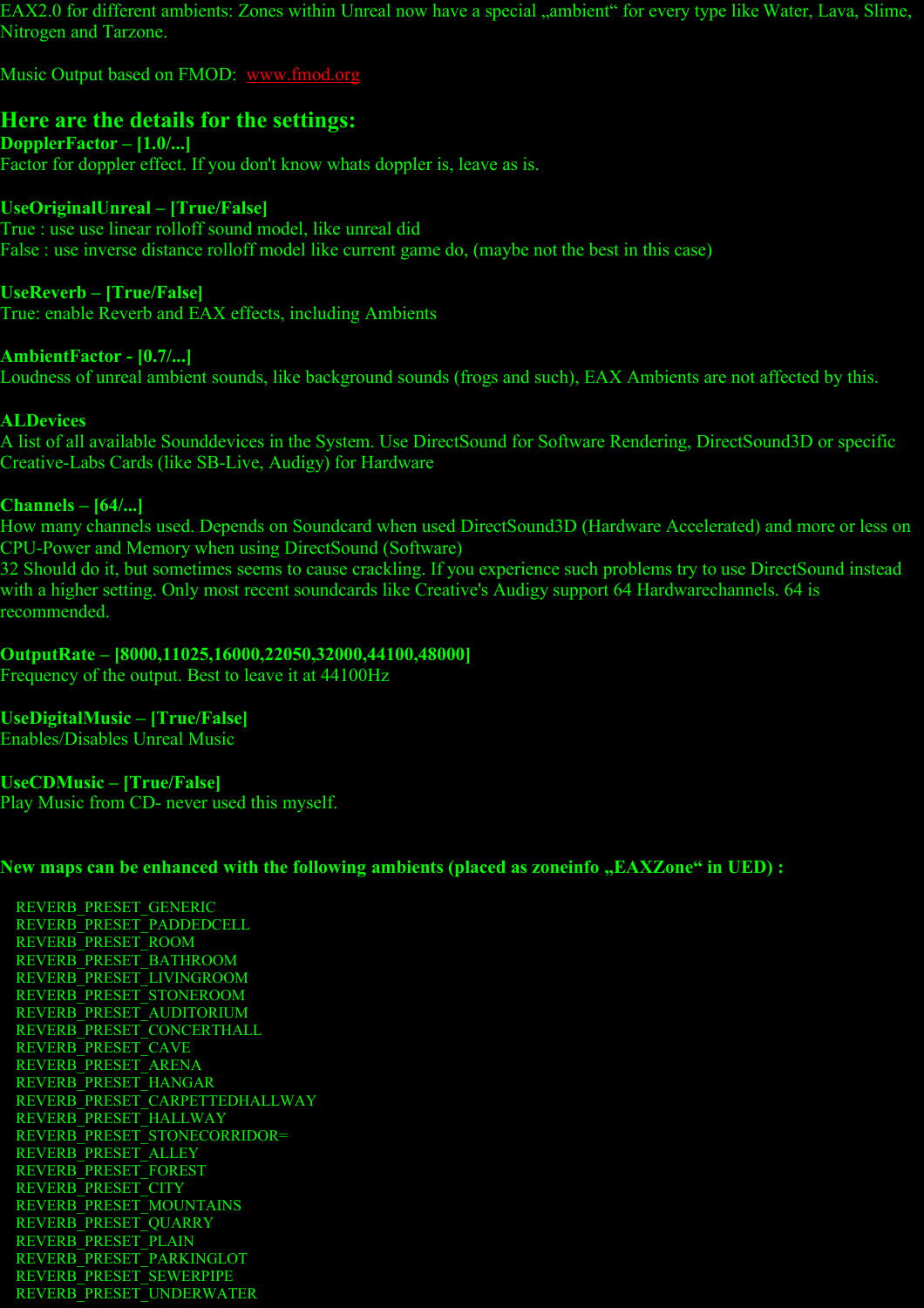REVERB\_PRESET\_DRUGGED REVERB\_PRESET\_DIZZY REVERB\_PRESET\_PSYCHOTIC REVERB\_PRESET\_CASTLE\_SMALLROOM REVERB\_PRESET\_CASTLE\_SHORTPASSAGE REVERB\_PRESET\_CASTLE\_MEDIUMROOM REVERB\_PRESET\_CASTLE\_LONGPASSAGE REVERB\_PRESET\_CASTLE\_LARGEROOM REVERB\_PRESET\_CASTLE\_HALL REVERB\_PRESET\_CASTLE\_CUPBOARD REVERB\_PRESET\_CASTLE\_COURTYARD REVERB\_PRESET\_CASTLE\_ALCOVE REVERB\_PRESET\_FACTORY\_ALCOVE REVERB\_PRESET\_FACTORY\_SHORTPASSAGE REVERB\_PRESET\_FACTORY\_MEDIUMROOM REVERB\_PRESET\_FACTORY\_LONGPASSAGE REVERB\_PRESET\_FACTORY\_LARGEROOM REVERB\_PRESET\_FACTORY\_HALL REVERB\_PRESET\_FACTORY\_CUPBOARD REVERB\_PRESET\_FACTORY\_COURTYARD REVERB\_PRESET\_FACTORY\_SMALLROOM REVERB\_PRESET\_ICEPALACE\_ALCOVE REVERB\_PRESET\_ICEPALACE\_SHORTPASSAGE REVERB\_PRESET\_ICEPALACE\_MEDIUMROOM REVERB\_PRESET\_ICEPALACE\_LONGPASSAGE REVERB\_PRESET\_ICEPALACE\_LARGEROOM REVERB\_PRESET\_ICEPALACE\_HALL REVERB\_PRESET\_ICEPALACE\_CUPBOARD REVERB\_PRESET\_ICEPALACE\_COURTYARD REVERB\_PRESET\_ICEPALACE\_SMALLROOM REVERB\_PRESET\_SPACESTATION\_ALCOVE REVERB\_PRESET\_SPACESTATION\_MEDIUMROOM REVERB\_PRESET\_SPACESTATION\_SHORTPASSAGE REVERB\_PRESET\_SPACESTATION\_LONGPASSAGE REVERB\_PRESET\_SPACESTATION\_LARGEROOM REVERB\_PRESET\_SPACESTATION\_HALL REVERB\_PRESET\_SPACESTATION\_CUPBOARD REVERB\_PRESET\_SPACESTATION\_SMALLROOM REVERB\_PRESET\_WOODEN\_ALCOVE REVERB\_PRESET\_WOODEN\_SHORTPASSAGE REVERB\_PRESET\_WOODEN\_MEDIUMROOM REVERB\_PRESET\_WOODEN\_LONGPASSAGE REVERB\_PRESET\_WOODEN\_LARGEROOM REVERB\_PRESET\_WOODEN\_HALL REVERB\_PRESET\_WOODEN\_CUPBOARD REVERB\_PRESET\_WOODEN\_SMALLROOM REVERB\_PRESET\_WOODEN\_COURTYARD REVERB\_PRESET\_SPORT\_EMPTYSTADIUM REVERB\_PRESET\_SPORT\_SOUASHCOURT REVERB\_PRESET\_SPORT\_SMALLSWIMMINGPOOL REVERB\_PRESET\_SPORT\_LARGESWIMMINGPOOL REVERB\_PRESET\_SPORT\_GYMNASIUM REVERB\_PRESET\_SPORT\_FULLSTADIUM REVERB\_PRESET\_SPORT\_STADIUMTANNOY REVERB\_PRESET\_PREFAB\_WORKSHOP REVERB\_PRESET\_PREFAB\_SCHOOLROOM REVERB\_PRESET\_PREFAB\_PRACTISEROOM REVERB\_PRESET\_PREFAB\_OUTHOUSE REVERB\_PRESET\_PREFAB\_CARAVAN REVERB\_PRESET\_DOME\_TOMB REVERB<sup>\_</sup>PRESET\_PIPE\_SMALL REVERB\_PRESET\_DOME\_SAINTPAULS REVERB\_PRESET\_PIPE\_LONGTHIN REVERB\_PRESET\_PIPE\_LARGE REVERB\_PRESET\_PIPE\_RESONANT REVERB\_PRESET\_OUTDOORS\_BACKYARD REVERB\_PRESET\_OUTDOORS\_ROLLINGPLAINS REVERB\_PRESET\_OUTDOORS\_DEEPCANYON REVERB\_PRESET\_OUTDOORS\_CREEK REVERB\_PRESET\_OUTDOORS\_VALLEY REVERB\_PRESET\_MOOD\_HEAVEN REVERB\_PRESET\_MOOD\_HELL REVERB\_PRESET\_MOOD\_MEMORY REVERB\_PRESET\_DRIVING\_COMMENTATOR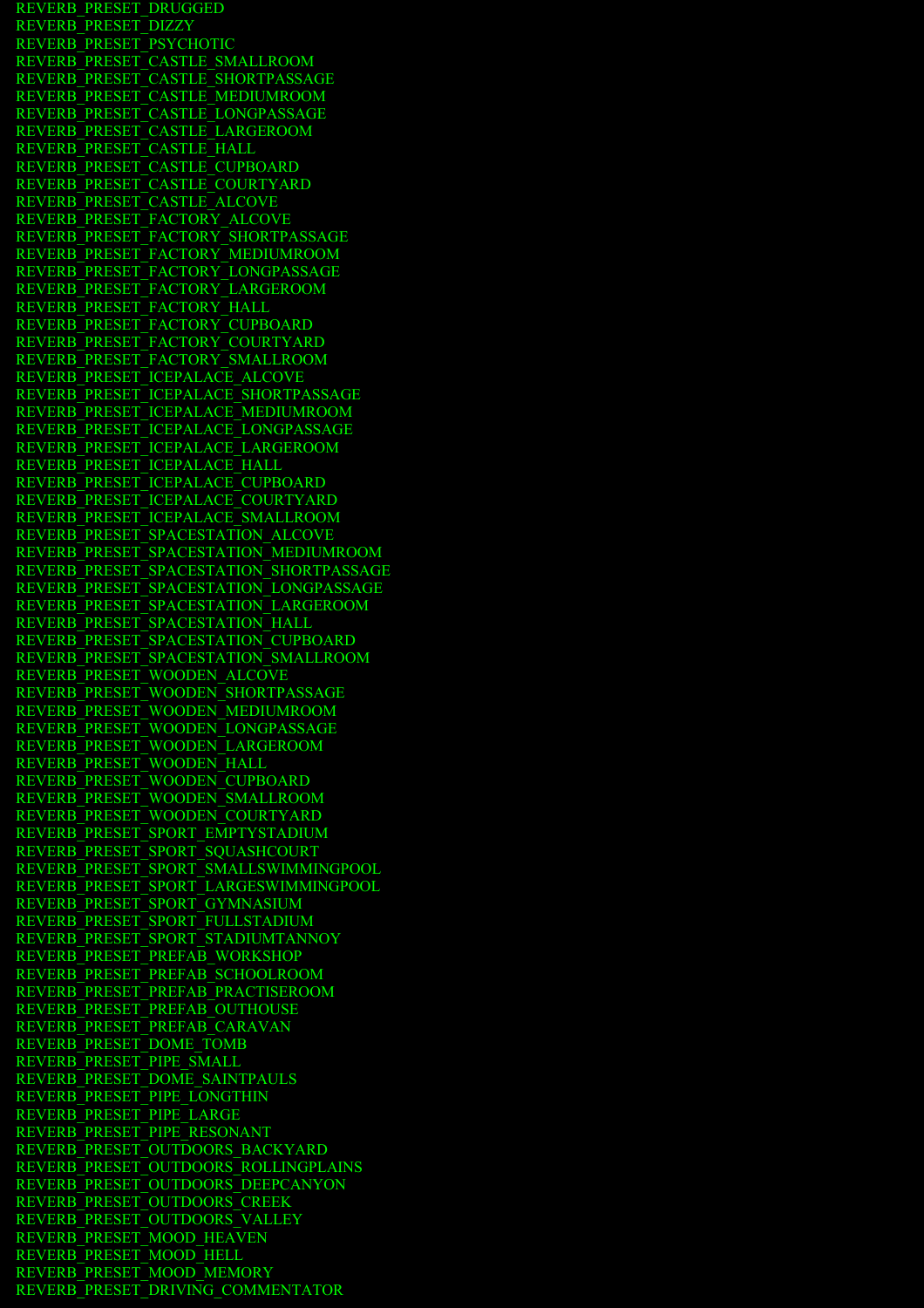REVERB\_PRESET\_DRIVING\_PITGARAGE REVERB\_PRESET\_DRIVING\_INCAR\_RACER REVERB\_PRESET\_DRIVING\_INCAR\_SPORTS REVERB\_PRESET\_DRIVING\_INCAR\_LUXURY REVERB\_PRESET\_DRIVING\_FULLGRANDSTAND REVERB\_PRESET\_DRIVING\_EMPTYGRANDSTAND REVERB\_PRESET\_DRIVING\_TUNNEL REVERB\_PRESET\_CITY\_STREETS REVERB\_PRESET\_CITY\_SUBWAY REVERB\_PRESET\_CITY\_MUSEUM REVERB\_PRESET\_CITY\_LIBRARY REVERB\_PRESET\_CITY\_UNDERPASS REVERB\_PRESET\_CITY\_ABANDONED REVERB\_PRESET\_DUSTYROOM REVERB\_PRESET\_CHAPEL REVERB\_PRESET\_SMALLWATERROOM

#### **and can be combined (but must'nt be) with specific custom settings:**

 EFXflAirAbsorptionGainHF GCC\_PACK(4); EFXflDecayHFRatio; EFXflDecayLFRatio; EFXflDecayTime; EFXflDensity; EFXflDiffusion; EFXflEchoDepth; EFXflEchoTime; EFXflGain; EFXflGainHF; EFXflGainLF; EFXflHFReference; EFXflLFReference; EFXflLateReverbDelay; EFXflLateReverbGain; EFXflReflectionsPanX; EFXflReflectionsPanY; EFXflReflectionsPanZ; EFXflRoomRolloffFactor;

**Details can be found in the EffectsExtensionGuide.pdf file which is included in this package.**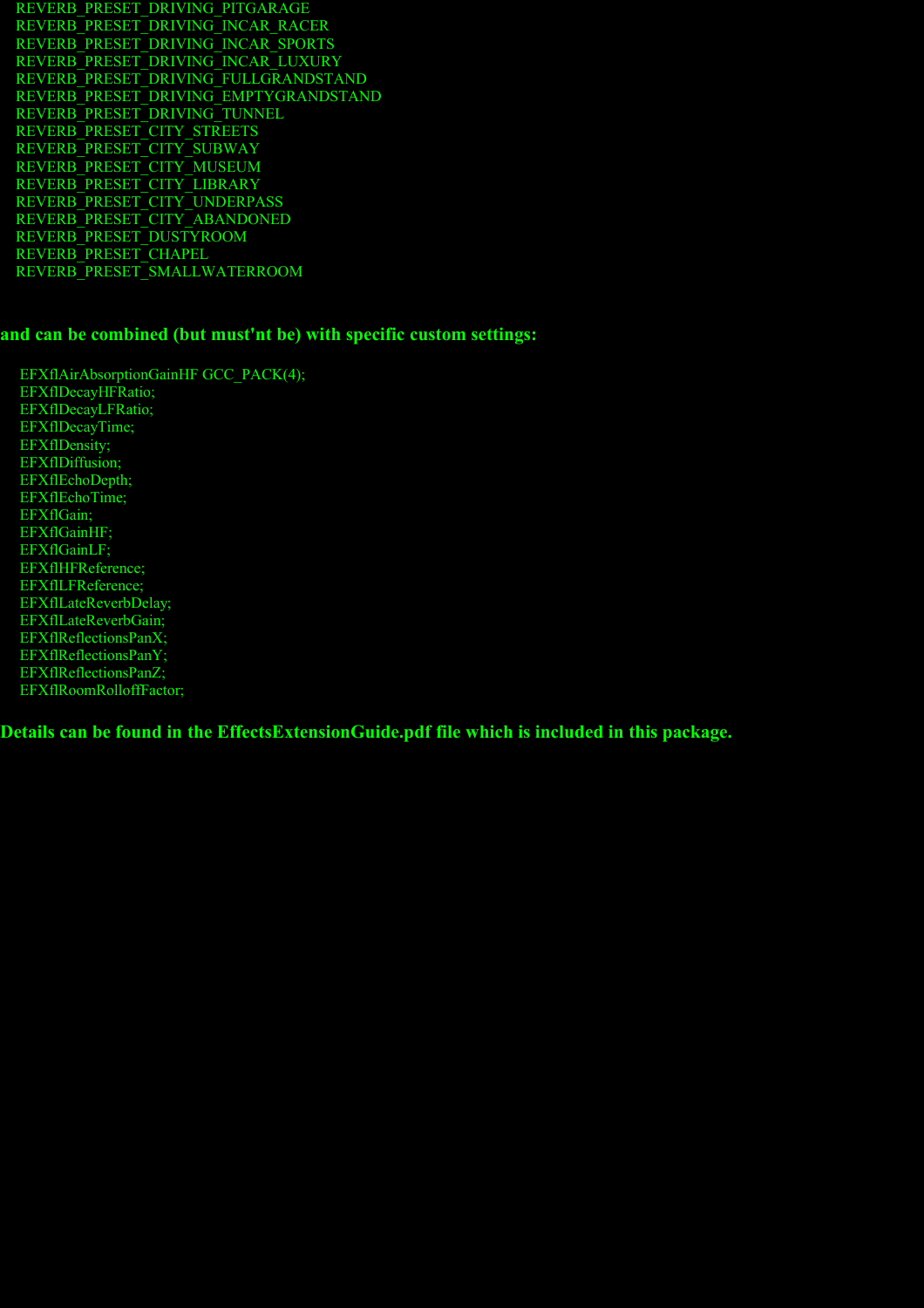# **FMOD**

## **FMOD:**

Drivers -> AudioDevice -> FMODAudioDrv.FMODAudioDevice and for detailed settings Audio -> FMODAudio Support

| <b>Advanced Options</b>                                                                                                                                                                                                                                                                     | ⊠                                                                                                                                                                       | <b>Advanced Options</b>                                                                                                                                                                                                                                                                                                                                                                                                                                                                                   |                                                                                              | 図                                          |
|---------------------------------------------------------------------------------------------------------------------------------------------------------------------------------------------------------------------------------------------------------------------------------------------|-------------------------------------------------------------------------------------------------------------------------------------------------------------------------|-----------------------------------------------------------------------------------------------------------------------------------------------------------------------------------------------------------------------------------------------------------------------------------------------------------------------------------------------------------------------------------------------------------------------------------------------------------------------------------------------------------|----------------------------------------------------------------------------------------------|--------------------------------------------|
| 田…Advanced<br>回··Audio<br>国·Display<br>白 <sup></sup> Drivers<br>-AudioDevice<br>i…Consolel<br><sub>i</sub> '…GameRenderDevice<br><sub>i</sub> '…Language<br><b>Em</b> NetworkDevice<br>画…Editor<br>白 Game Settings<br>画··Game Types<br>由 Joystick<br>国··· Networking<br><b>E</b> -Rendering | <b>Reset To Defaults</b><br>int?FMODAudioDrv.FMODA<br int?ALAudio.ALAudioSubsystem.<br int?FMODAudioDrv.FMODAudio<br Galaxy 3D Audio for Windows<br>TCP/IP Network Play | 田…Advanced<br>白 <sup></sup> Audio<br><b>E</b> -ALAudio<br><b>E</b> -FMODAudio Support<br>---AmbientFactor<br>i—Channels<br>i—FMODDevices<br><sup> </sup> ··· MusicVolume<br>DutputRate<br>……SoundVolume<br>-Speakers<br><sup>i</sup> <sup></sup> UseCDMusic<br>-- UseDigitalMusic<br>UseHardwareChannels<br>UseOriginalUnreal<br><sup>i</sup> UseReverb<br>由…GalaxyAudio<br>国·Display<br>国·Drivers<br>回…Editor<br>由…Game Settings<br>国··· Game Types<br>由 Joystick<br>回 Networking<br><b>E</b> -Rendering | 0.700000<br>64<br>95<br>44100Hz<br>250<br>Surround<br>False<br>True<br>False<br>True<br>True | Reset To Defaults<br>SBAudigy2ZSAudioA400t |
|                                                                                                                                                                                                                                                                                             |                                                                                                                                                                         |                                                                                                                                                                                                                                                                                                                                                                                                                                                                                                           |                                                                                              |                                            |

Because of its development state this driver is currently not having that many features like OpenAL does, but it supports the original Unreal Reverb (echoes)- like it should be – good examples are Vortex2 and Nyleve. Maybe one day the successor of OpenAL for Unreal, its currently a good choice for low-end cards and 2 Speaker systems. Because fmod seems to be developed itself faster like OpenAL it will maybe replace OpenAL here in Unreal, because of its enhanced features.

#### **Set in Advanced Options / Drivers / AudioDevice / FMODAudioDrv.FMODAudioDevice**

Fmods runtime dlls are included in the package, the original and new versions can be found at **[www.fmod.org](file:///X:/unreal-src/www.fmod.org)** – but if you use a newer version than the one within this package, it may does not work. Be sure to have the latest drivers for your Soundcard installed.

## **Here are the details for the settings:**

UseReverb – [True/False] : In conjunction with UseHardwareChannels=False this reproduces the original unreal echoes In conjunction with UseHardwareChannels=True this will play echoes like OpenAL (not yet implemented)

UseOriginalUnreal [True/False]: True : use use linear rolloff sound model, like unreal did False : use inverse distance rolloff model like current game do, (maybe not the best in this case)

UseHardwareChannels [True/False]: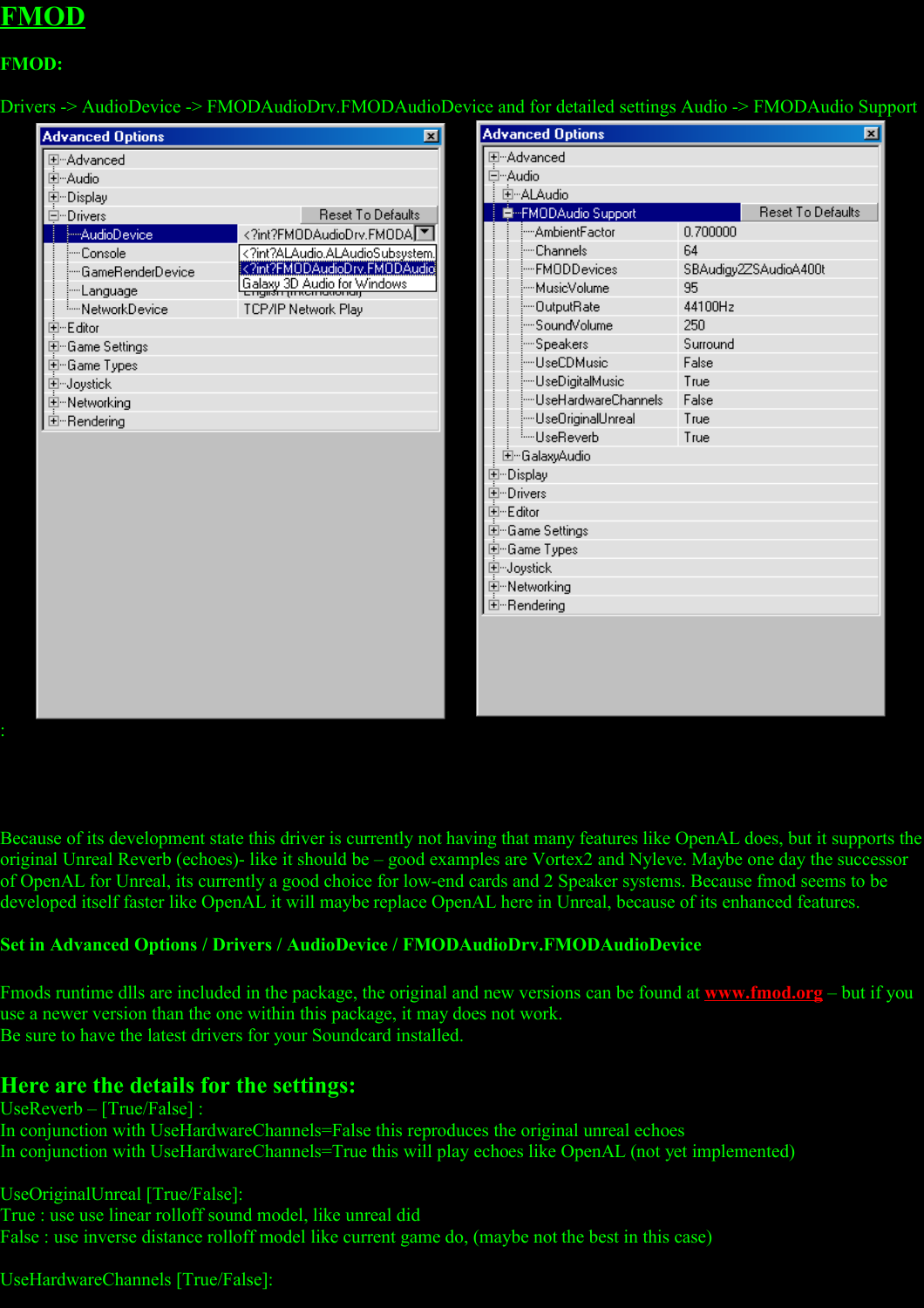True : make use of hardware acceleration on the sound card (you can't have original echoes) False : use software buffers to process sound (perfect for stereo users)

Speakers [Dolbydigital/Headphones/Mono/Quad/Stereo/Surround] Your speaker setup

#### **Channels – [64/...]**

64 is recommended. Only most recent soundcards like Creative's Audigy support 64 hardwarechannels, so be carefull when chosing UseHardwareChannels. Depends on CPU-Power and Memory when using Software.

#### **AmbientFactor - [0.7/...]**

Loudness of unreal ambient sounds, like background sounds (frogs and such), EAX Ambients are not affected by this.

#### **OutputRate – [8000,11025,16000,22050,32000,44100,48000]**

Frequency of the output. Best to leave it at 44100Hz

#### **Settings in UED (REVERB in ZoneInfo)**

| bRayTraceReverb    | bool      | True – raytrace the reverb effects within this zone     |
|--------------------|-----------|---------------------------------------------------------|
| bReverbZone        | bool      | True – Within this zone reverb is applied to all sounds |
| CutoffHz           | int       | Reverb effects are cut off of at this frequency         |
| Delay              | int $[6]$ | Time in milliseconds that each reverb stage is delayed  |
| Gain               | int $[6]$ | Volume for each of the reverb stages                    |
| <b>Master Gain</b> | int       | Gain for all reverb effect                              |
| SpeedOfSound       | float     | Speed of sound within zone.                             |

Report bugs and comments in the Oldunreal forums <http://www.oldunreal.com/cgi-bin/yabb/YaBB.pl>